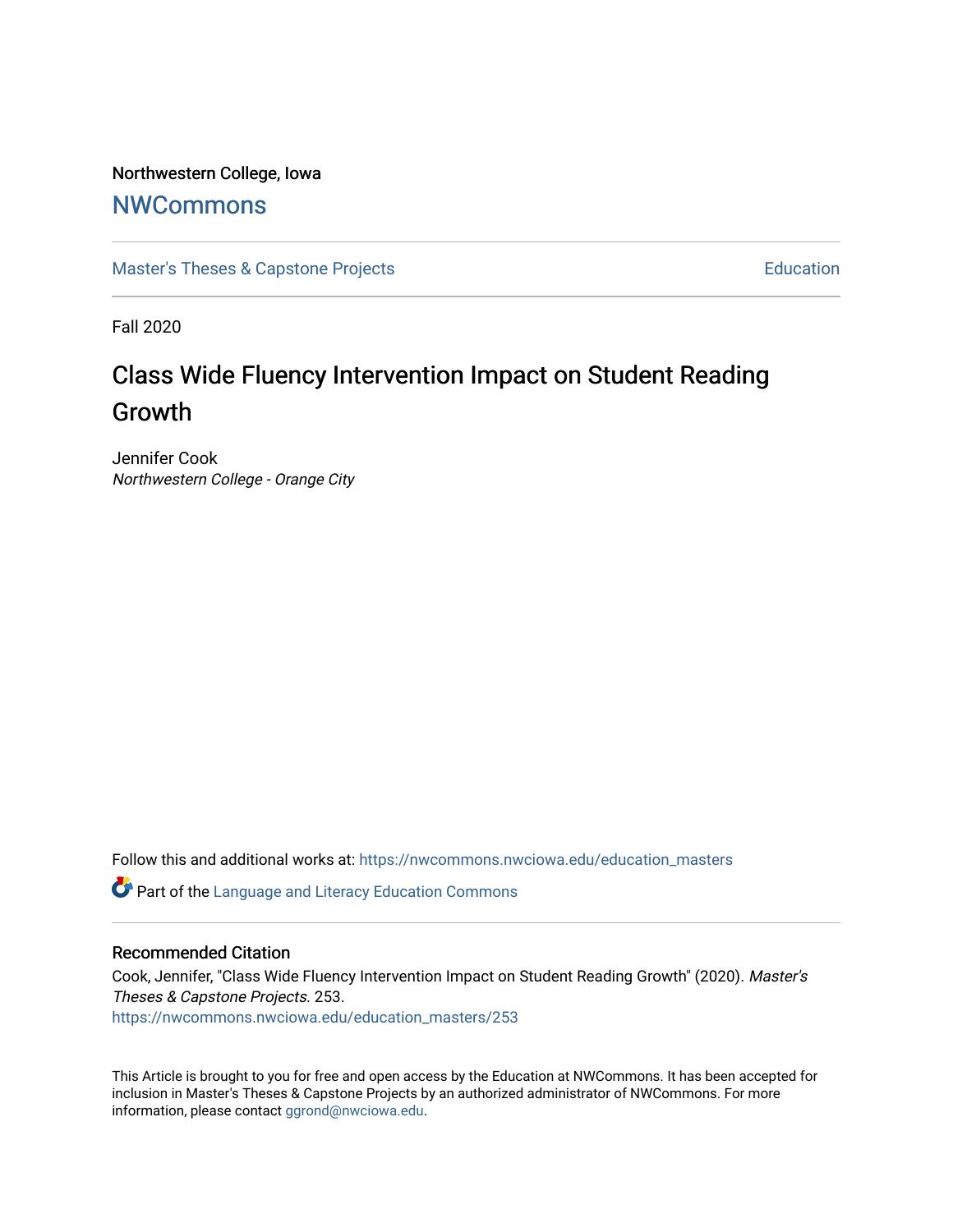### **Class Wide Fluency Intervention Impact on Student Reading Growth**

Jennifer Cook

Northwestern College

An Action Research Project Presented in Partial Fulfillment of the Requirements For the Degree of Master of Education Northwestern College Dr. Daniela Syed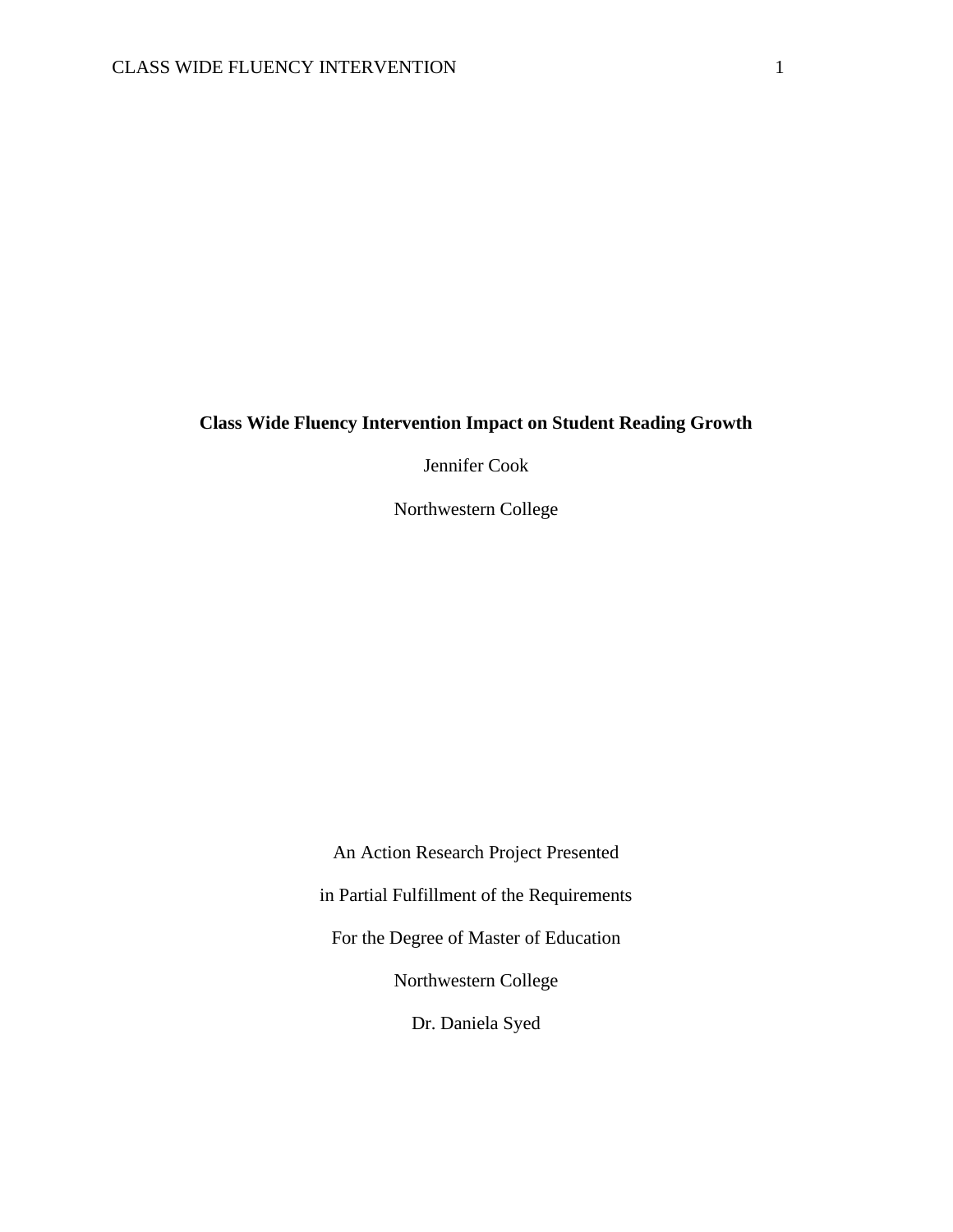| .29 |
|-----|
|     |
|     |

## **Table of Contents**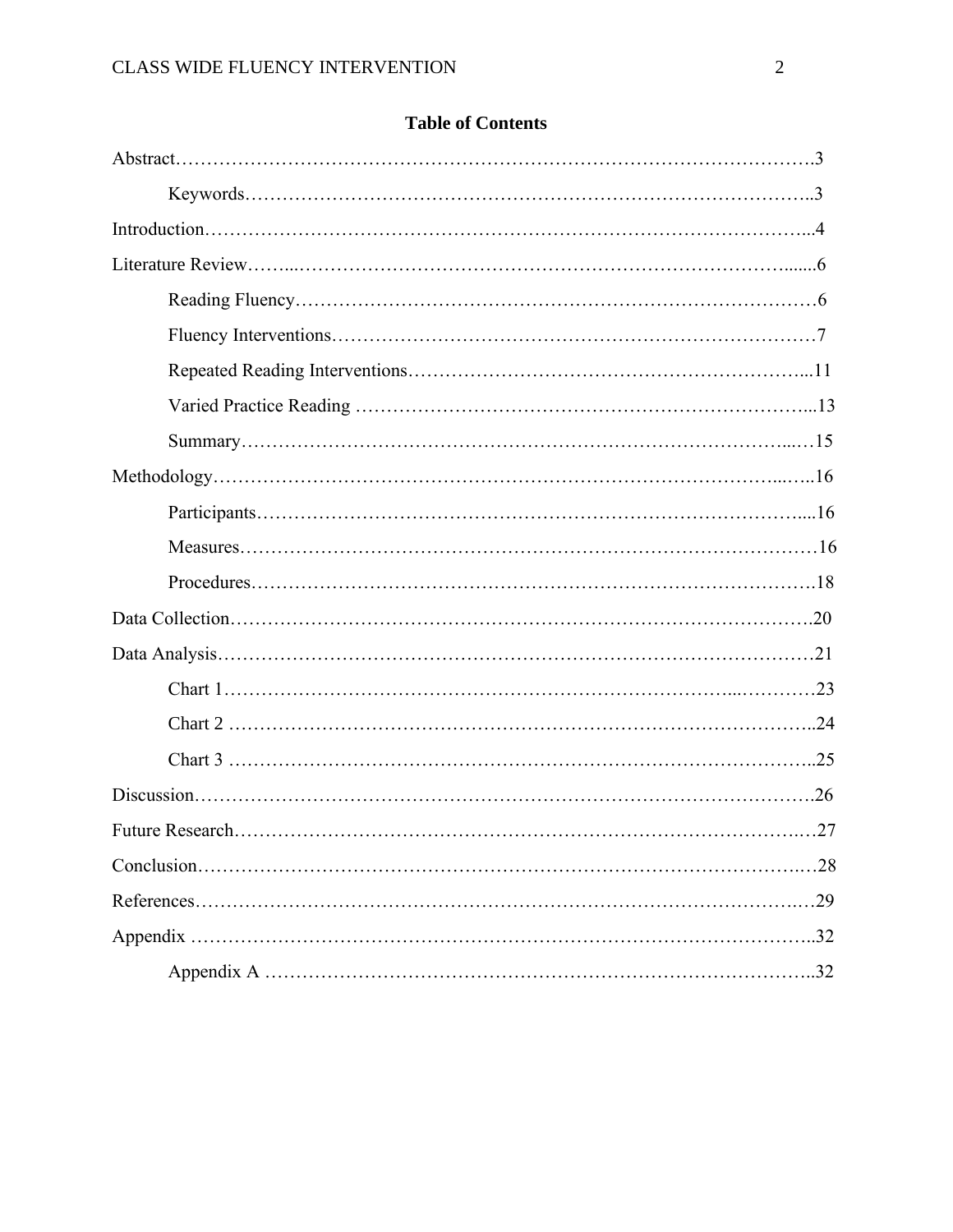#### **Abstract**

This action research was driven by the researcher's interest in reading fluency and specifically about using a class-wide intervention to help increase students' words per minute using Varied Practice Reading. The researcher is a third-grade teacher in her  $7<sup>th</sup>$  year of teaching, where her own students participated in the class-wide intervention. The five week intervention was conducted on the students' fluency to analyze the effectiveness of the class-wide Varied Practice Reading intervention. Throughout the five weeks, oral reading fluency was progress monitored for six students that were identified as persistently at-risk or at-risk based on *Fastbridge* 3rd grade fall benchmark score. Findings revealed common pieces of effective reading fluency specially with an increase of correct words per minute when reading orally aloud. The research was conducted to result in future instruction in whole building classrooms to solidify the decisions made in regard to fluency interventions.

*Keywords: fluency, repeated readings, varied practice reading*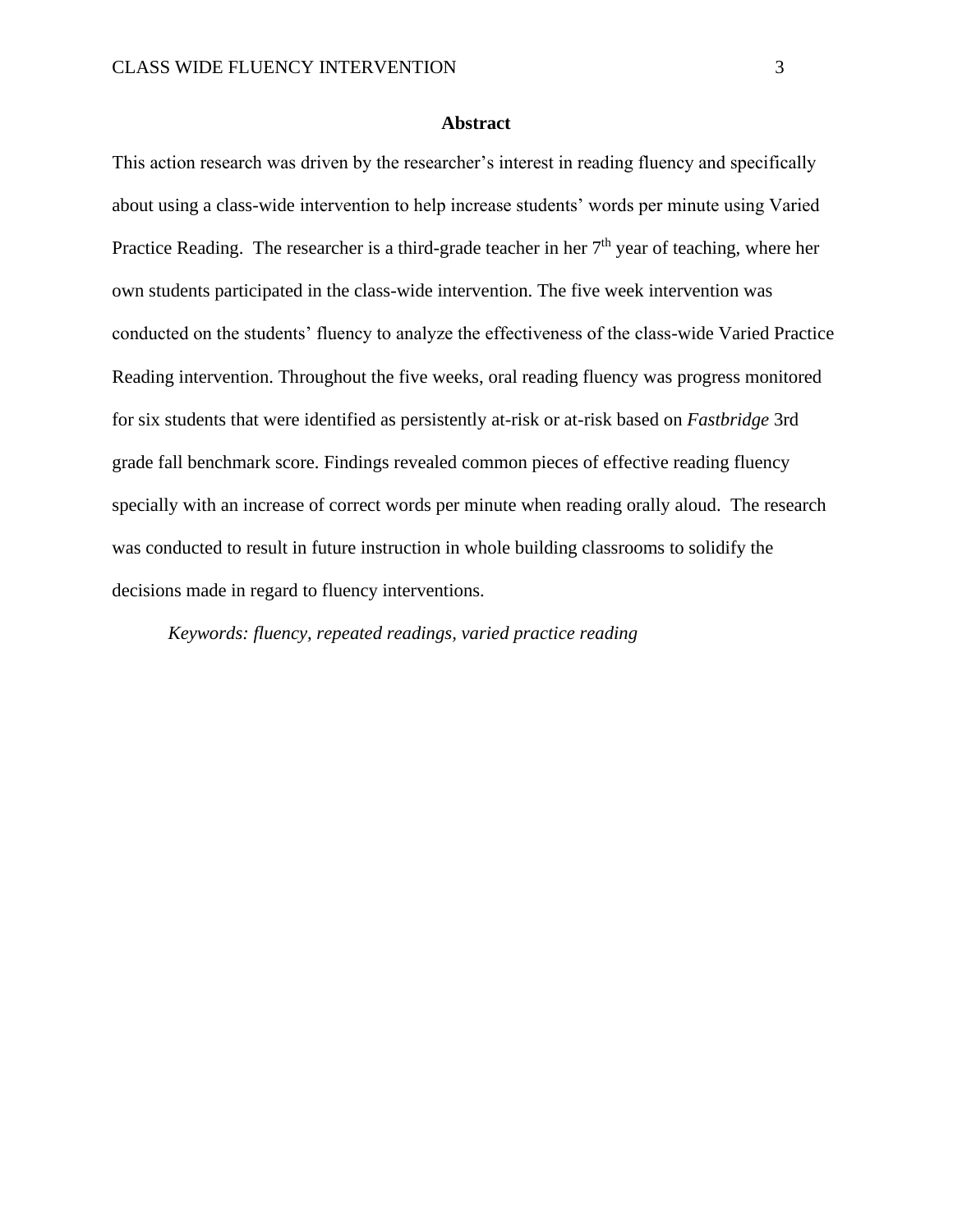#### **Class Wide Fluency Intervention Impact on Student Reading Growth**

As students grow into strong readers, teachers focus on accuracy and fluency rate of the students' reading skills. Teachers include many researched-based instructional strategies in their reading block to promote effective accuracy and fluency skills. According to the 2011 National Assessment of Education Progress (NAEP) reading scores, most fourth graders are reading at proficient level or below which infers that these students are only partial mastery of grade level fundamental skills (Swain 2017). Teachers can use reading strategies in their classrooms to promote reading at an appropriate rate, rereading to correct mistakes, making few pronunciation errors, and reading like someone is talking. The goal is for students to develop long lasting habits of growing into strong readers and a love for reading.

There are many fluency interventions including repeated readings, audio listening passages, and teacher models that students may participate in to improve their fluency, and teachers find themselves analyzing which one is going to be the most effective for the students (Swain 2013). The Varied Passage Reading intervention promotes students to increase their reading fluency by reading three passages that use many of the same words. Reading fluency includes three factors of accuracy which means being able to correctly decode words, automaticity which means being able to quickly recognize words, and prosody which means using tone, pacing, phrasing, and inflection of words when reading. When reading fluency is mastered, then students will be able to focus and be challenged with their comprehension skills and expanding their vocabulary knowledge (Gorsuch & Taguchi 2010).

The purpose of this action research is to analyze the effectiveness of a third-grade classwide reading intervention of Varied Passage Reading. By using the class-wide fluency intervention of Varied Passage Reading, the analysis of the student data will provide the teacher with formative data if students increase their accuracy and fluency rate after the intervention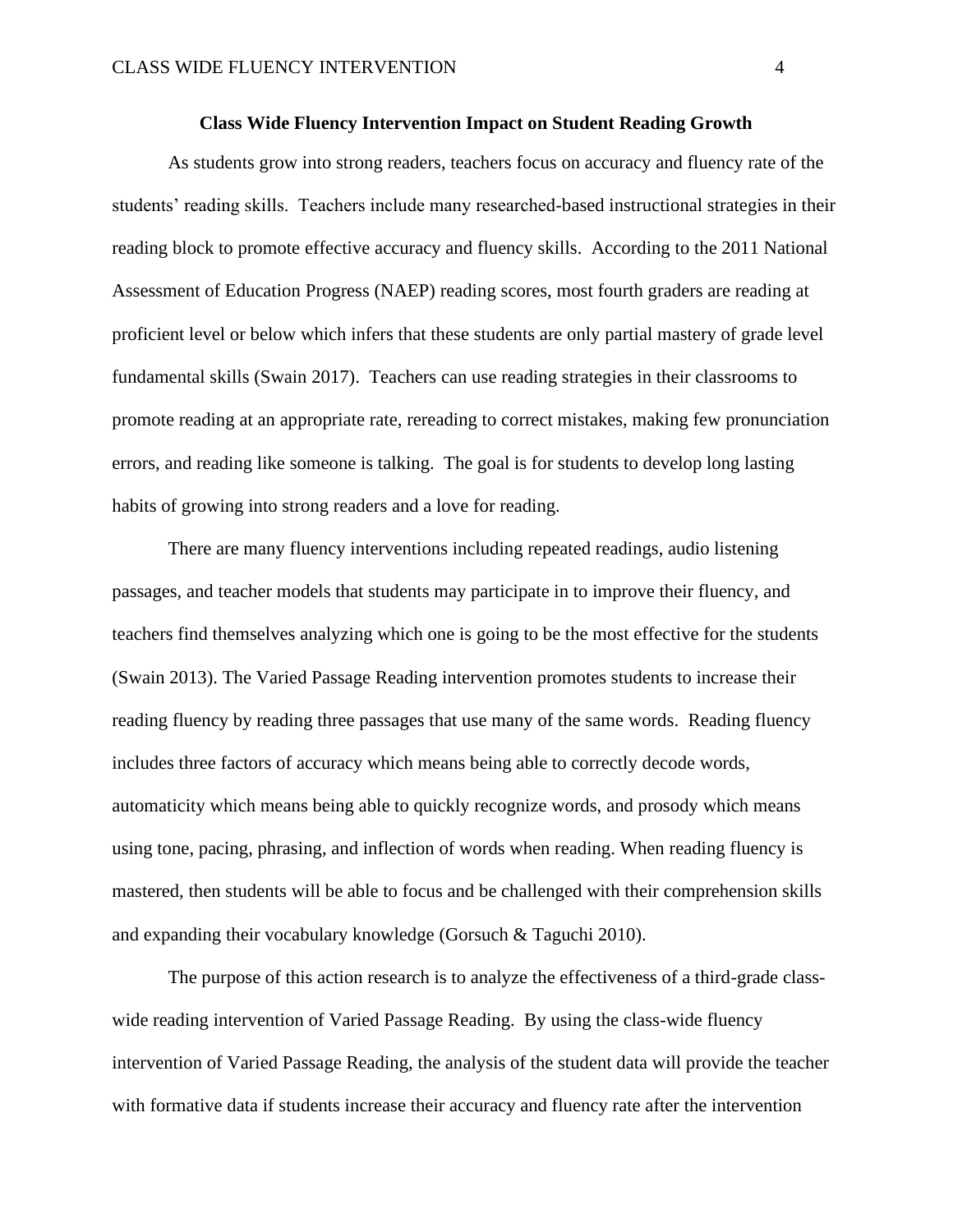takes place. This class-wide reading intervention provides students with repeated readings, peer feedback, and self-reflection. This research will conclude if the implementation of Varied Passage Reading made an impact on students' fluency skills.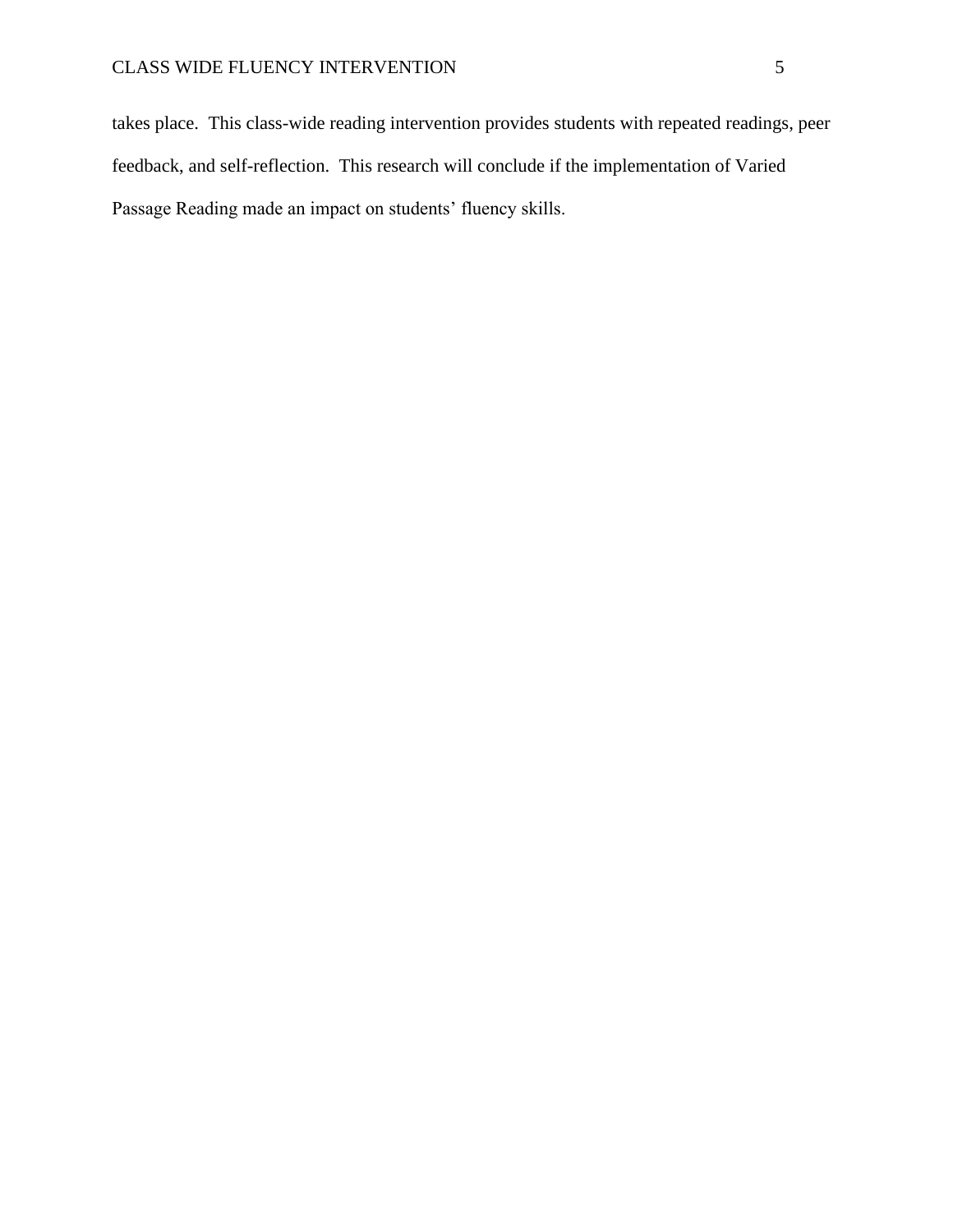#### **Literature Review**

#### **Reading Fluency**

 Reading fluency includes three factors of accuracy which means being able to correctly decode words, automaticity which means being able to quickly recognize words, and prosody which means using tone, pacing, phrasing, and inflection of words when reading (Edwards 2019). Researchers Armbruster et al. (2001) of the National Reading Panel examined the need of decoding and fluency as foundational skills for vocabulary and comprehension. According to the 2011 National Assessment of Education Progress (NAEP) reading scores, slightly more than half of fourth graders are reading at proficient level or below which infers that these students are only partial mastery of grade level fundamental skills (Swain et al., 2017). Efficient reading interventions are needed for children to ensure that students are reading at a proficient level.

 Reading fluency is a critical reading skill that encourages students to read with speed, accuracy, and expression. Teachers use specific strategies to target these areas of reading fluency through phonemic awareness, phonics, vocabulary, and comprehension to allow students to be skillful and strategic readers (Marinak & Gambrell, 2010). Reading fluency is defined as the ability to read text quickly and accurately with few miscues and little effort and to read expressively with appropriate pausing, phrasing, and articulation. Reading fluency is considered an indicator of automaticity. The effectiveness of repetition and the effects of repeated reading intervention are derived from a theory of automatic word processing (LaBerge & Samuels, 1974; Logan, 1988). That is, when automaticity is achieved it allows students to focus on the meaning of the text including comprehension skills and expanding their vocabulary (Lee & Yoon, 2017). Marinak and Gambrell (2010) also examined the connection between oral reading fluency, selfmotivation, and the gender gap in elementary school aged children. In their research of 288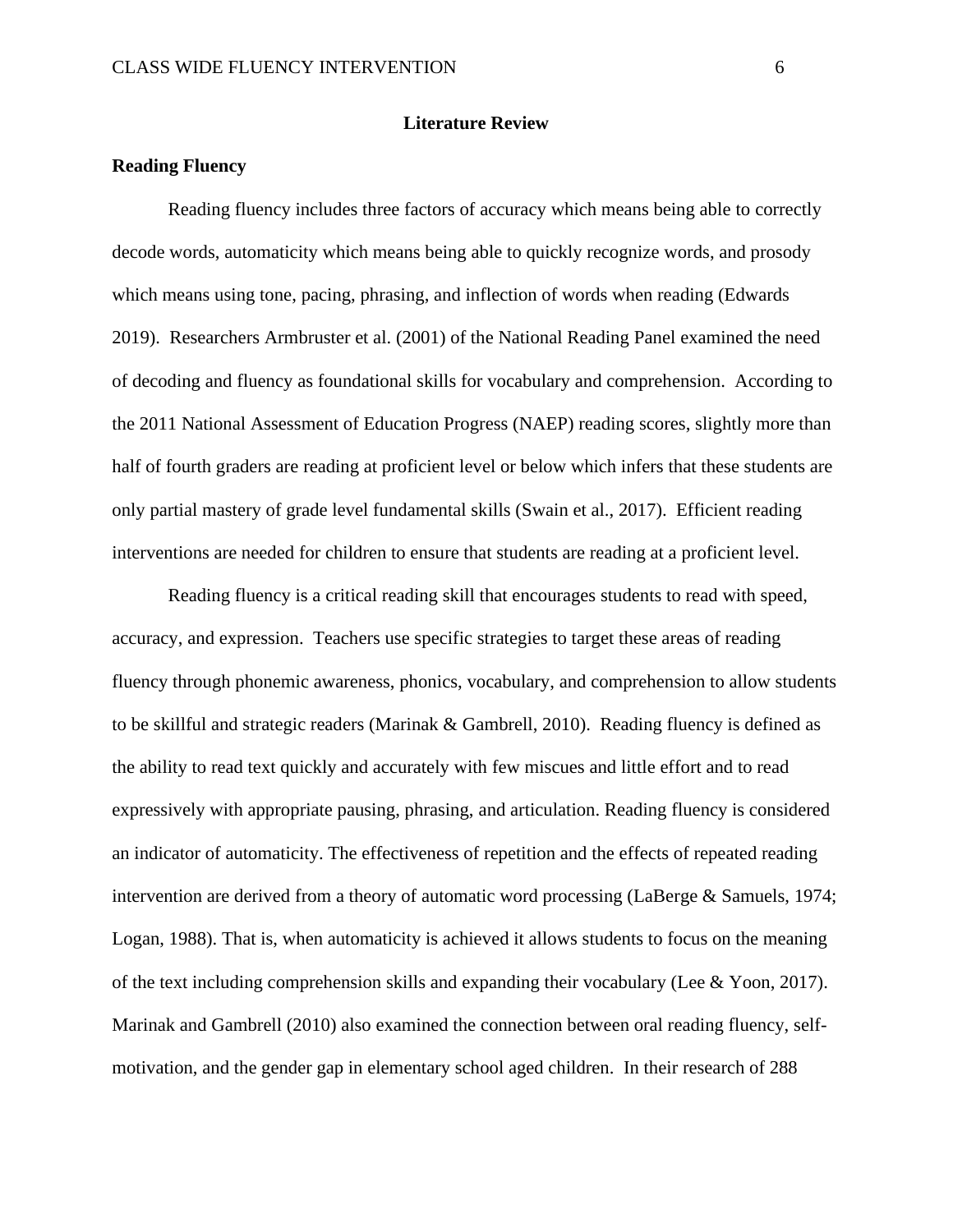third-grade students, they found that girls and boys who are average readers are equally selfconfident about themselves as readers. They also noticed that boys who are average readers are less motivated to read, and specifically that they value reading less than girls who are average readers. Due to self- motivation and self-monitoring, teachers need to provide opportunities for students to practice good reading skills and habits.

States and districts are adopting assessments to help monitor oral reading fluency of student growth. In 2013, the Iowa Department of Education decided to select FastBridge (FAST) as the universal screening and progress monitoring tool for reading in kindergarten through sixth grade which resulted in FAST being implemented in nearly 350 school districts throughout Iowa (Edwards 2019). CMBreading (CMB-r) is one of FastBridge's universal screening tools. This is an evidence-based, one-minute assessment that is a useful indicator of reading development. When students read a grade-level passage with efficiency they are better able to use their cognitive resources to comprehend while reading (Edwards 2019). Iowa school districts use this universal screening to help predict student growth in oral reading fluency to help educators target specific instruction and intervention to either enhance or reteach necessary reading skills.

#### **Fluency Interventions**

 There are many components that make up a good reading intervention. According to Swain et al. (2017), effective reading instruction should include phonological awareness, decoding skills, vocabulary, fluency practice and variety of reading comprehension strategies, and if a student is struggling in one or more of those essential components, reading becomes laborious. When a student can read fluently then he or she has the ability to read words with little effort, resulting in an increased capacity for comprehension understanding. There is strong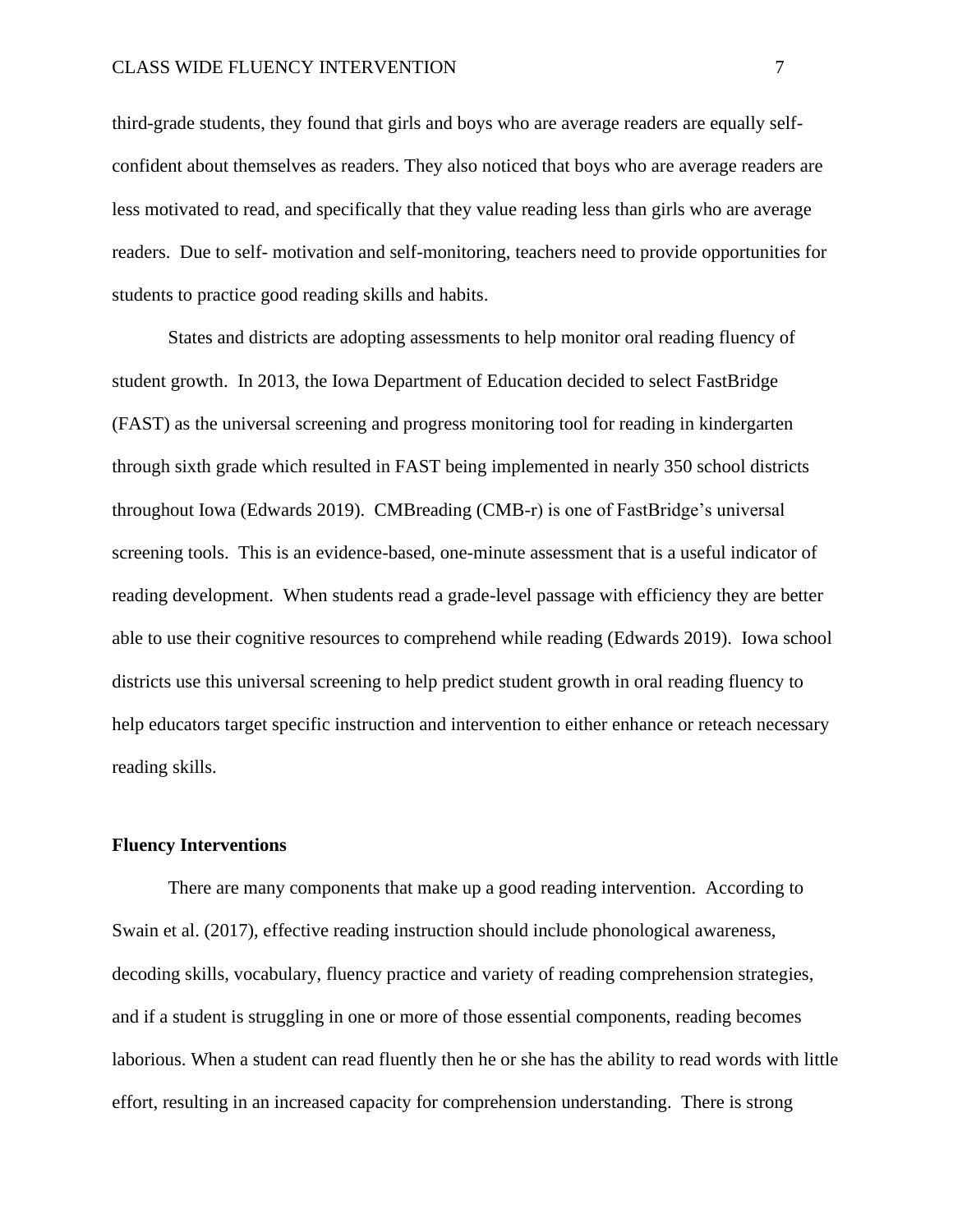evidence connecting reading fluency and comprehension (Swain et al., 2017). Researchers Swain et al. (2017), investigate the two most common and effective interventions of repeated reading and listening passage preview. Repeated readings include students rereading the same passage several times in hopes of gaining more words per minute to help increase oral reading fluency. Listening passage preview is when students are able to listen to the passage read aloud first before reading it themselves. During the study, they observed third-grade students participating in both interventions. They found both interventions provided to be effective methods to increase oral reading fluency and suggest that repeated reading was the most effective when looking at words correct per minute. The negative implications of this type of reading intervention is the motivation and encouragement to read faster and students focusing on the speed instead of how and what they are reading. It draws attention away from the actual skill of reading with a good prosody which improves the rate at which the student reads and how the student is using expression to convey the mood of the text.

Of the various learning difficulties school-age students may exhibit, reading failure represents one of the primary challenges that educators have to address in the classroom (Begeny et al., 2012). When a struggling reader comes into the classroom, teachers must take action on what is necessary for the student to grow in their reading skills. This study examined the effects of small group instruction and one on one instruction targeted towards reading fluency with Spanish speaking students. The study observed six second-grade students participating in a reading intervention in both small groups and one on one settings. Results showed that nearly all students benefited from one or both of the reading interventions. Based on the findings it suggests for teachers to use small groups or one on one reading interventions to target students' needs, but educators must consider the real-life roadblocks to implementing effective reading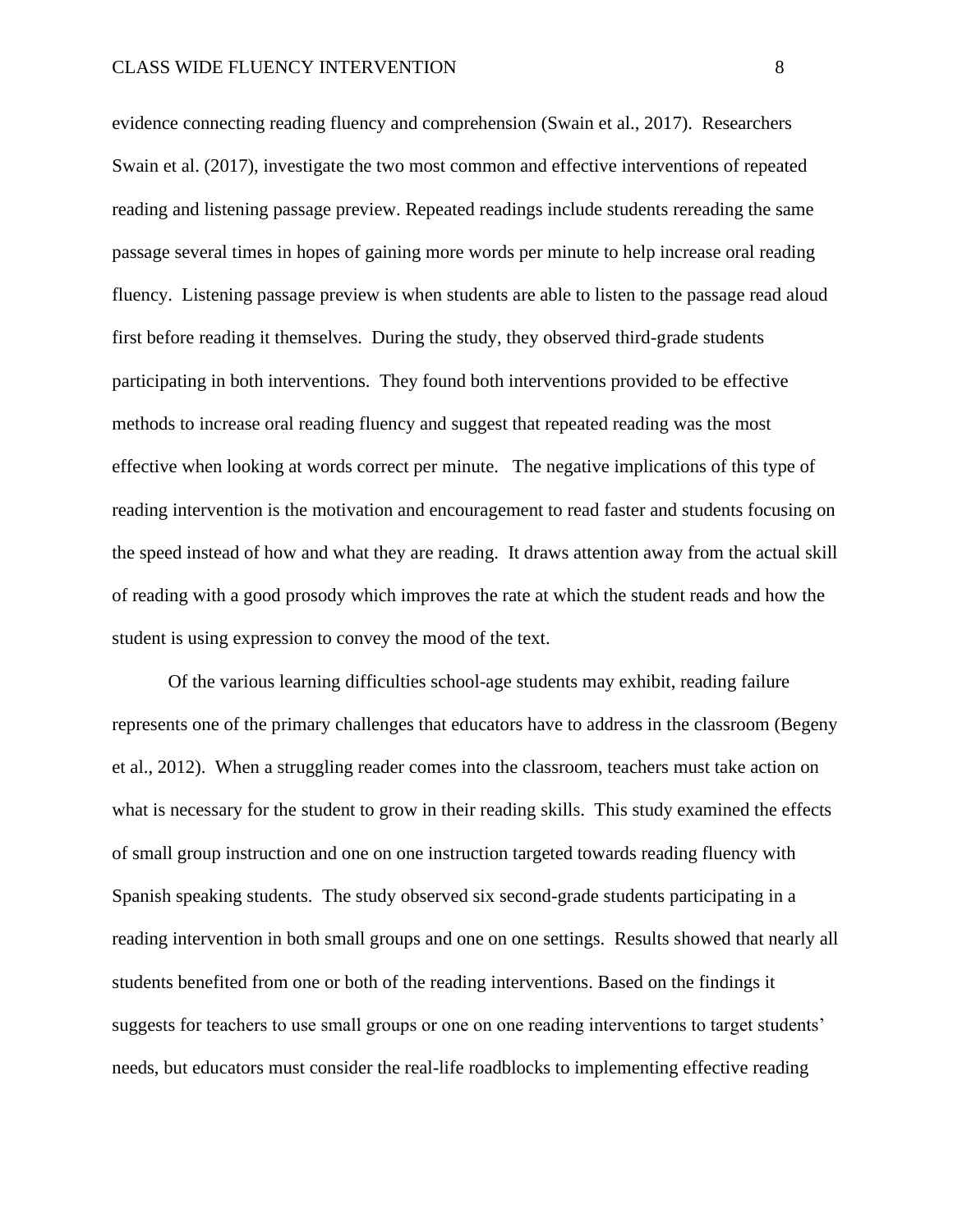instruction (Begeny et al., 2012). The most common reason reported by teachers for not implementing an intervention is simply a lack of time during the instructional day. With the limited time of instruction, it creates a sense of urgency to decide the most effective reading intervention for students' growth of oral reading fluency.

There is a wide range of fluency interventions including repeated reading, training in phonics and other word-level identification strategies, multi component interventions, peer or parent tutoring, goal setting, and tangible reinforcement (Morgan et al., 2012). Picking the correct reading fluency intervention is based on targeted distinct factors of students' skill and will of reading. When focusing on students' reading skill, teachers are suggested to use repeated readings to train the student in decoding words. On the other hand, when focusing on students' reading will, teachers can try goal setting to increase students' self-monitoring and selfmotivation of reading skills. Identifying the right match of reading intervention will increase a student's efforts to read fluency (Morgan et al., 2012).

 Researchers Ardoin et al. (2013) observed 38 third-grade and 38 fourth-grade students on whether repeated reading improves the reading rate and prosody of skilled readers and to evaluate the extent to which the content of instructions and performance feedback may alter those benefits. The prosody is important for students to focus on since it encourages a rhythm of expression in the student's voice. During the study, students were randomly assigned to either a rate-focused or prosody-focused repeated reading intervention. The research findings indicated that repeated reading improves students' reading fluency, and also the importance of the messages conveyed to students through directions and feedback (Ardoin et al., 2013). According to this study, repeated reading intervention indicated that the instruction of the intervention and performance feedback provided student growth in their rate and prosody of reading fluency.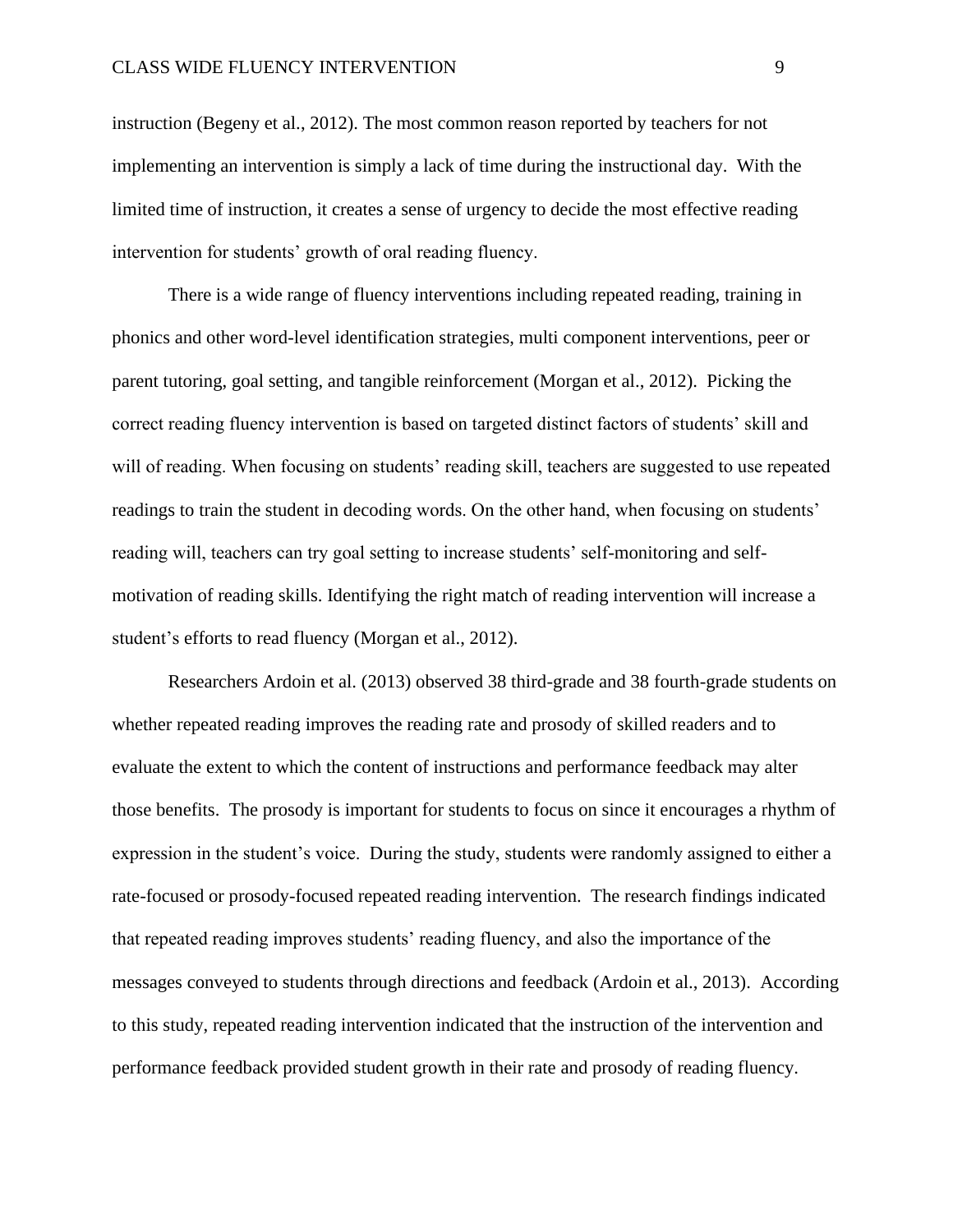Peer-mediated instruction in which students work together to support each other is an evidence-based practice for improving performance in a variety of academic areas (Marr et al., 2011). Because of this, teachers can use peer-mediated fluency-building intervention for struggling readers. Marr et al. (2011) found that their participants in the study showed significant growth in rates of oral reading compared to peers in control-group classrooms. This supports that teachers need to provide opportunities for peer-mediated instruction to help develop reading fluency for all readers.

 Even though Repeated Readings is a popular and effective strategy that works with children that struggle with reading, it may not be the best option (Zimmermann et al., 2019). According to Zimmermann et al. (2019), repeated reading has positive effects on the oral reading fluency of students with reading difficulties, but there is no consensus about the intervention's effectiveness. Repeated reading involves students reading a grade-level text multiple times in succession to gain multiple exposure to those words and sentences that allow for rehearsal and refinement of reading skills (Zimmermann et al., 2019). The goal of this intervention is to increase accuracy and rate of oral reading. The primary limitation of this reading intervention is its lack of transfer to practice passages. Using non-repetitive reading intervention is another intervention to consider with struggling readers. This intervention approach exposes students to more words than in just one passage. Experiences with a variety of words can foster students' abilities to read a wider range of texts written in different genres and containing different text structures (Zimmermann et al., 2019). Researchers Zimmermann et al. (2019), studied a fifteen year long observation of students using non-repetitive interventions. Their findings concluded that non-repetitive fluency interventions seem to be an equally plausible means of intervening with students experiencing reading difficulties.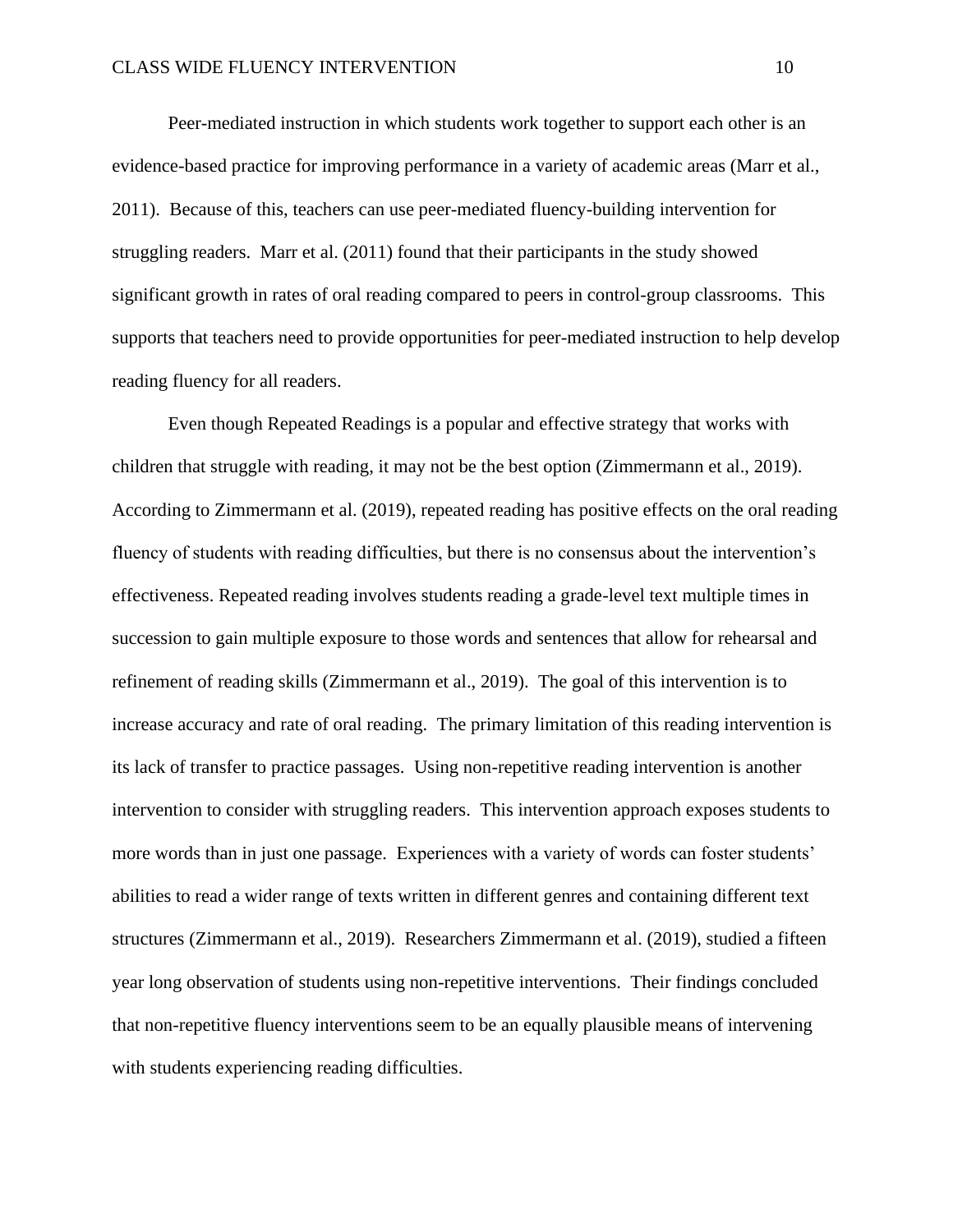For students with reading disabilities who experience difficulties with oral reading fluency, school-based interventions frequently focus on increasing speed through interventions such as repeated readings of texts (Murray et al., 2012). Repeated readings may not be the right reading intervention for every student. School districts and teachers are using fluency data to distinguish fluency measures of reading difficulties, but this data does not reveal the source of where the targeted problem lies. Most reading interventions include speed and rate of oral fluency reading, but researchers Murray et al. (2012) want teachers to focus on if students can read the text accurately and effortlessly, and not just the rate at which the student reads. Through their findings, using phonics instruction through syllable types may be the better approach for readers that struggle with accuracy. Using letter- sound recognition, word recognition, and decoding will better support readers instead of the mindset of reading for the "need for speed" (Murray et al., (2012).

#### **Repeated Reading Interventions**

 Researchers Lo et al. (2011) states that reading is a life-long skill that all students must master in order to be successful not only in academics, but also in everyday life. One common strategy to improve reading fluency is repeated reading of passages. This intervention involves a student rereading passages aloud to either a teacher or peer multiple times then receiving corrective feedback and recording how many words they read in a 1-minute time period. The goal of this is to monitor student growth of words per minute and performance feedback. Repeated reading also supports the idea of adult modeling of rate and expression through the use of students listening to an adult read a passage or from unison reading where students read aloud with the adult (Lo et al., 2011). Along with modeling good reading fluency, teachers can also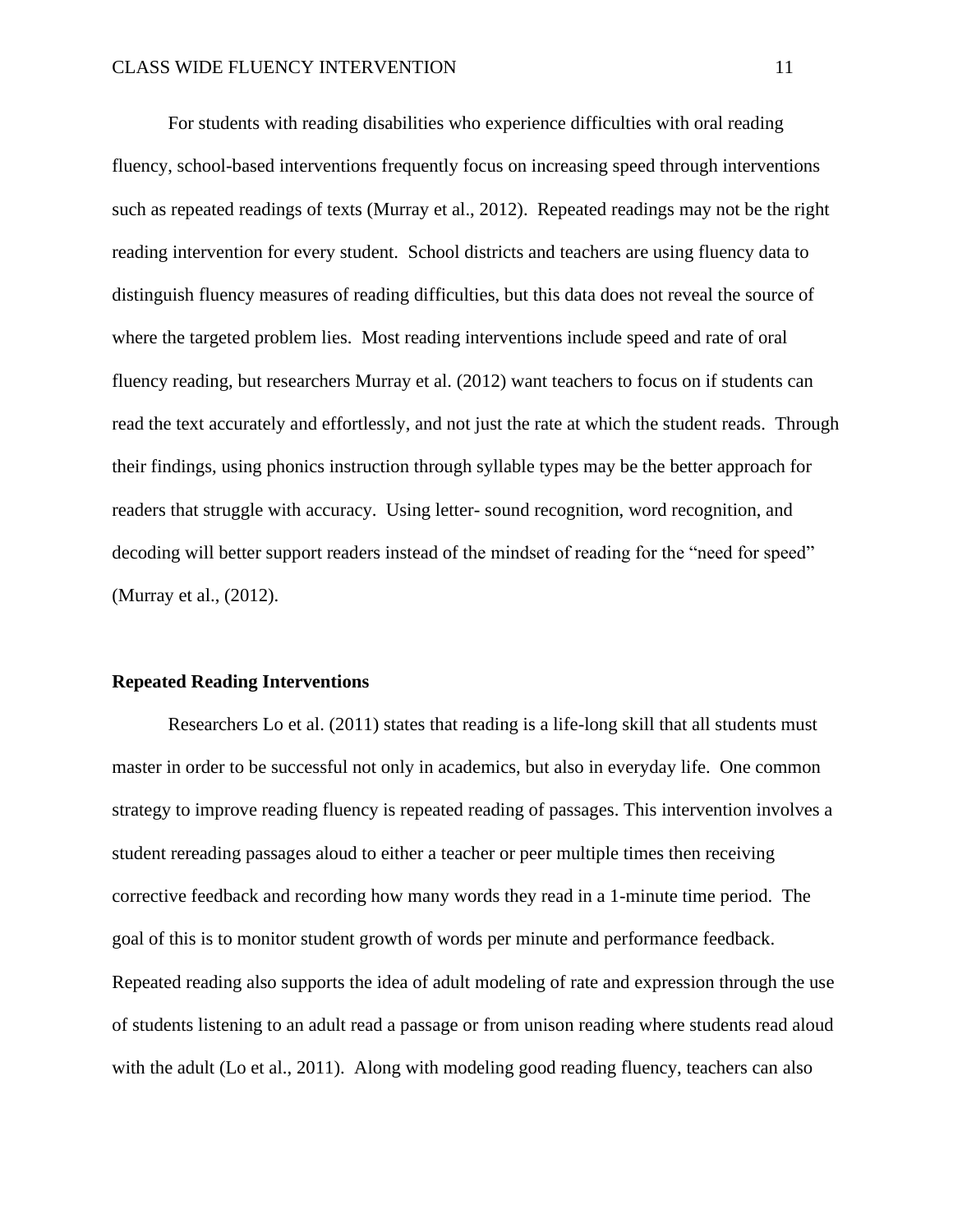cue students to focus on their fluency and graph their growth and performance. Graphing students' performance provides prompts and feedback to accomplish higher achievement and increases oral reading fluency for students with and without learning disabilities (Lo et al.., 2011). In this study, researchers observed three second-grade students reading fluency through a repeated reading program involving each participant receiving individual repeated reading sessions from the teacher for fifteen to twenty minutes, four times per week. The results indicated that all three students increased their words per minute and brought all participants closer to the grade level benchmark criterion.

Teachers should include oral reading fluency in the classroom because it contributes to reading comprehension and it has been recognized as a predictor of current and future reading comprehension skills (Lipka 2017). Students need fluency interventions because they are integral to effective reading instruction for all students (Stevens et al., 2017). Repeated readings is most commonly used with students that have reading disabilities and is combined with other interventions, such as passage preview and systematic error correction (Lee & Yoon, 2017). It has consistently been reported as an effective intervention to improve reading fluency specifically in accuracy and rate when combined with other interventions. Researchers Lee and Yoon (2017), state that other inventions should consist of word preview, listening passage preview, error correction, performance feedback, peer-mediated reading, and textual factors. When students are provided the opportunity to preview isolated words, listen to model reading, correct errors, goal setting, collaborating with peers, and being introduced to a gradual level of text difficulty, along with the instruction of repeated reading then it will conclude greater gains for students' oral reading fluency.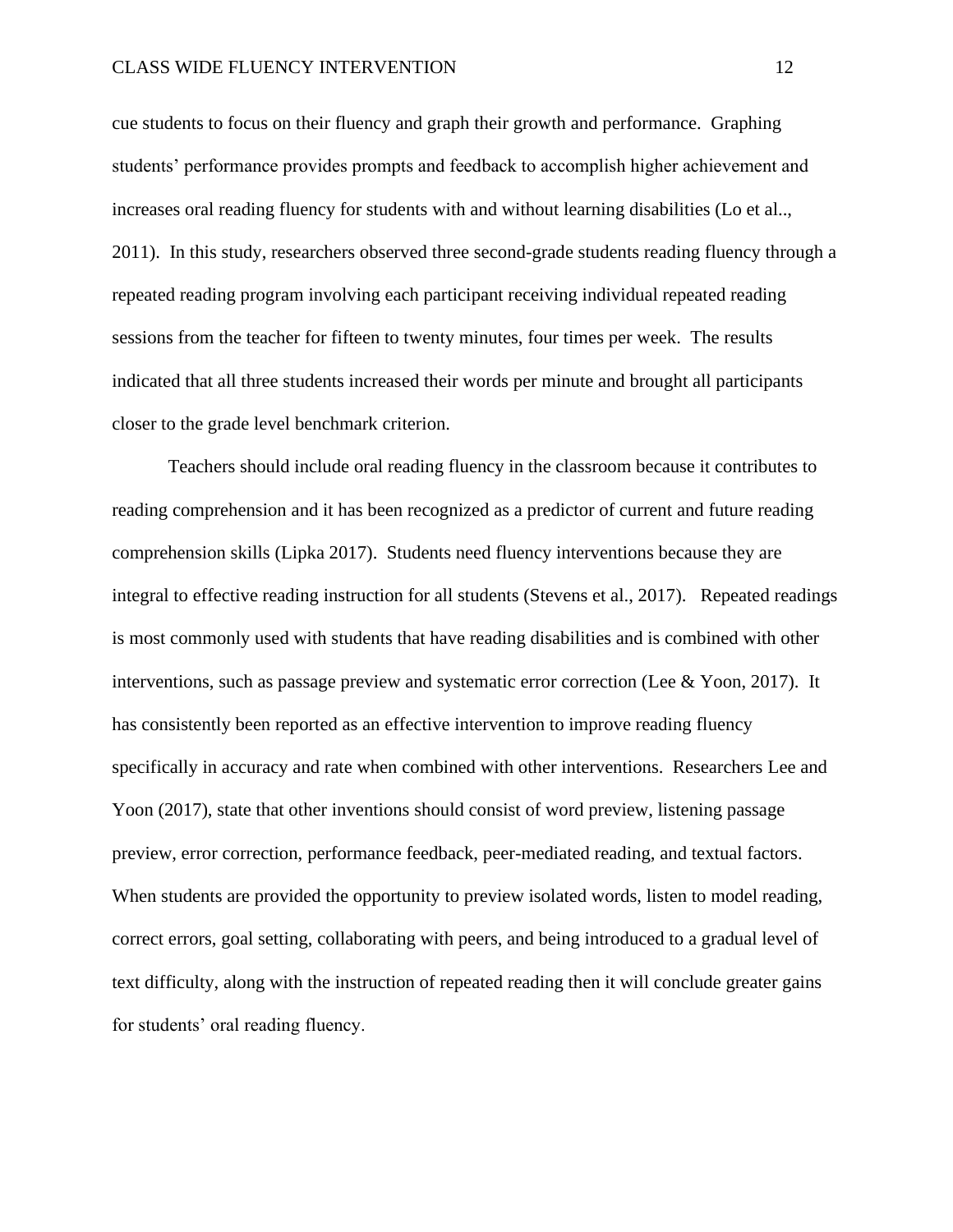Students should experience the development of reading proficiency through most effective instruction including repeated readings, modeling, careful selection of text difficulty level, and explicit improvement criteria (Daly & Kupzyk, 2012). Researchers Daly and Kupzyk (2012), studied the effects of delivering this instruction by a teaching assistant and parents. Throughout the study, they observed three third-grade students' oral reading fluency skills through parent-delivered reading interventions for four to five weeks. The inventions included listening passage preview where the passage was read once to the child to model accurate and fluent reading, repeated readings where the passage was read aloud three times and recorded number of errors, phrase drill error correction, and flashcard instruction. At the end of the intervention session, parents were asked to report how much time it took to complete reading the story and how many errors the child made. This provided the child with constructive performance feedback three times. The results suggested that parent-delivered interventions in combination with school instruction can produce generalized reading urgency improvements. Also, with the use of positive reinforcement, choice, and performance feedback it may motivate children to practice reading at home.

#### **Varied Practice Reading**

According to the Iowa Reading Research, Varied Practice Reading includes students pairing up with another classmate to read three passages that contain similar words, and it also allows the opportunity to provide academic and behavior goal setting and feedback on reading errors. Researchers, Reed et al. (2019), examined the improvement of oral reading fluency rate by comparing a Varied Practice approach and Repeated Readings throughout twelve weeks. The study examined fourth graders reading with a partner for twenty minutes about three to four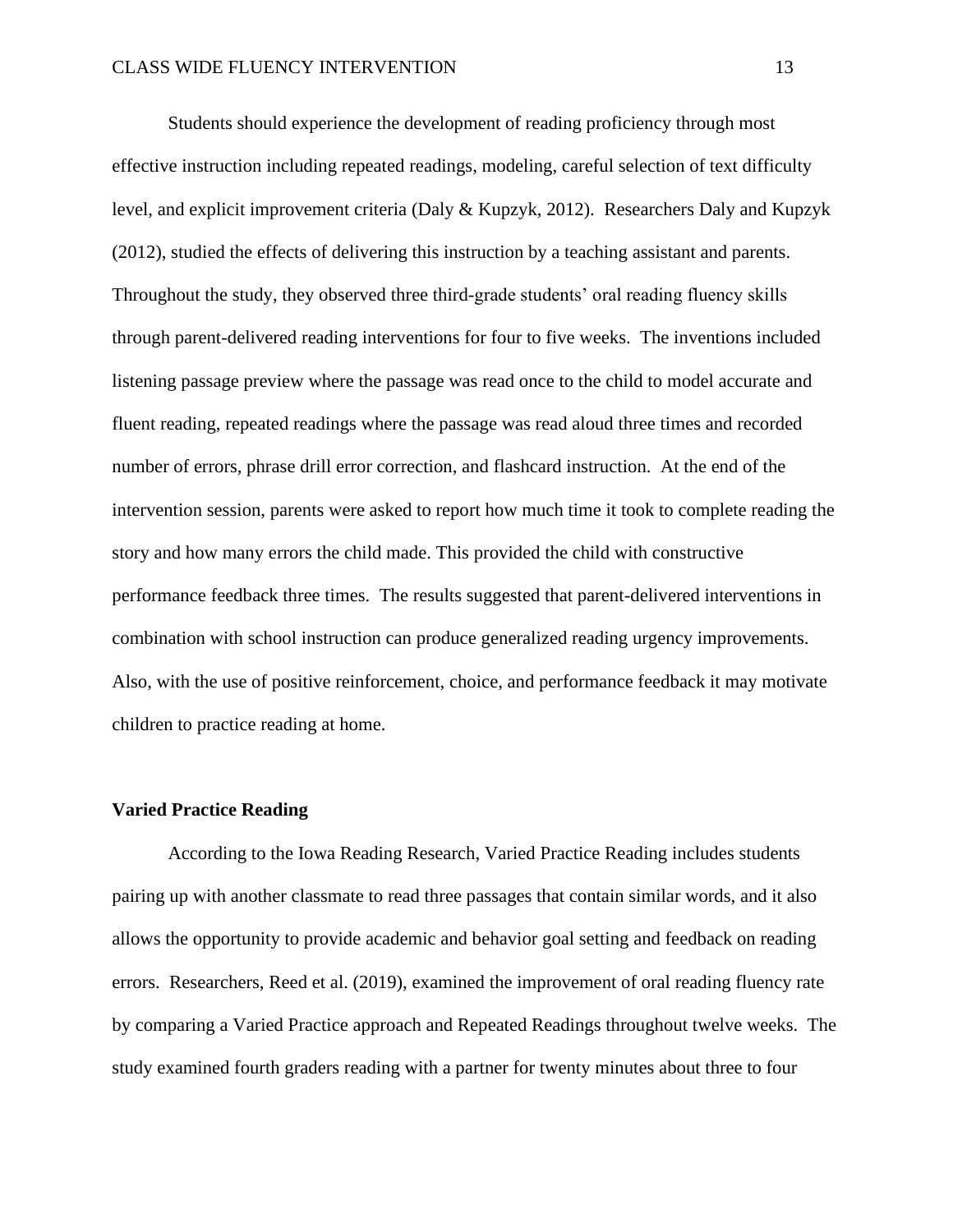times a week. The results indicated that Varied Practice Reading demonstrated significantly better fluency outcomes than students who participated in the Repeated Readings (Reed et al., 2019). The findings support that fluency approaches focused on practicing words in redundant sentences and contexts will provide student growth in their oral reading fluency skills.

 According to the researchers Swain et al. (2017), repeated oral readings followed by feedback and effective instruction promotes improvement in reading for students at all levels. Rashotte and Torgesen (1985) examined repeated oral reading with different word overlap between the passages which included repeated reading with low word overlap, repeated reading with high word overlap, and no repeated reading. With the passages having word overlap it promotes students' vocabulary knowledge to expand with exposure of new words. By reading like passages with common words, students' vocabulary skills and fluency skills should both increase. Their result concluded that high word overlap had the most gains in reading fluency and that it is an effective way to increase reading fluency (Swain et al., 2017). Varied Practice Reading includes a high word overlap between the three passages, which indicates a possible effective reading fluency intervention for all students.

Educators can provide opportunities for students to practice good reading skills and habits by using Varied Practice Reading. This intervention provides students reading in different contexts to make them more successful than repeated readings. Through the Iowa Research Varied Practice Reading online training, educators learn the difference between Varied Practice and Repeated Readings. The difference states that Varied Practice provides students with passages with the focus of high word overlap, exposure to new vocabulary words, rate, and prosody.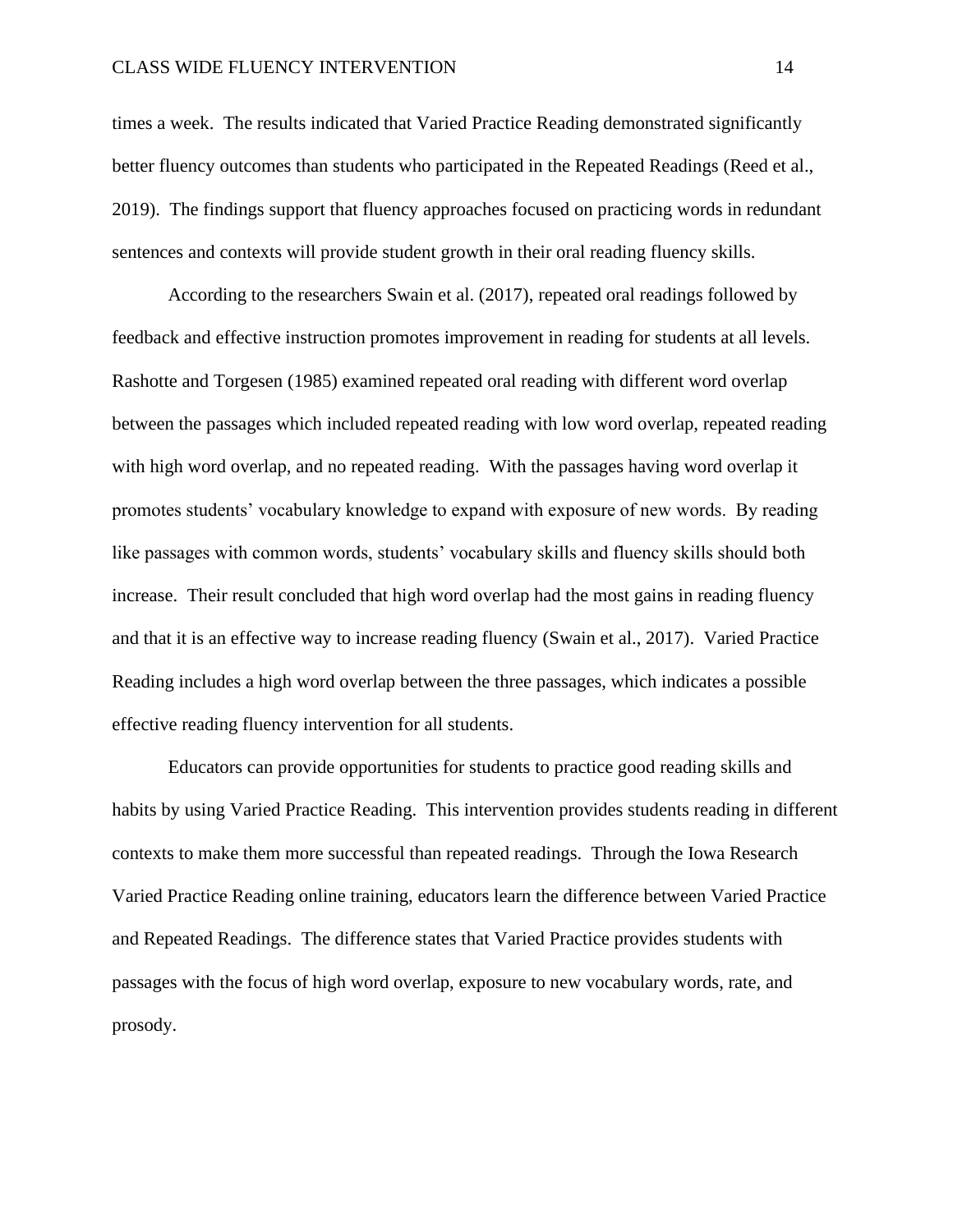#### **Summary**

 Examining this research, it provides understanding of reading fluency interventions in the classroom. Students need effective reading fluency strategies presented to them in the classroom in order to develop strong reading habits and skills. It is also important for students to develop the ability of reading at a reasonable rate, with few miscues and with expressions that sound like language (Swain et al., 2017). In order for reading to become less laborious, research suggests using effective reading instruction including phonological awareness, decoding skills, vocabulary, fluency practice, and variety of reading comprehension strategies (Swain et al., 2017).

 After reading about the importance of oral reading fluency, the findings suggest using a reading intervention to increase students' oral reading fluency. Using Varied Practice Reading interventions will provide the opportunity for students to grow in their rate and accuracy of words per minute. Students will also be given the opportunity to provide peer-mediated performance feedback, monitor the number of errors, and self-motivate their reading by setting reading goals. Through this action research, the researcher will be able to provide a conclusion about the effects of a class-wide fluency intervention using Varied Practice Reading in a classroom setting.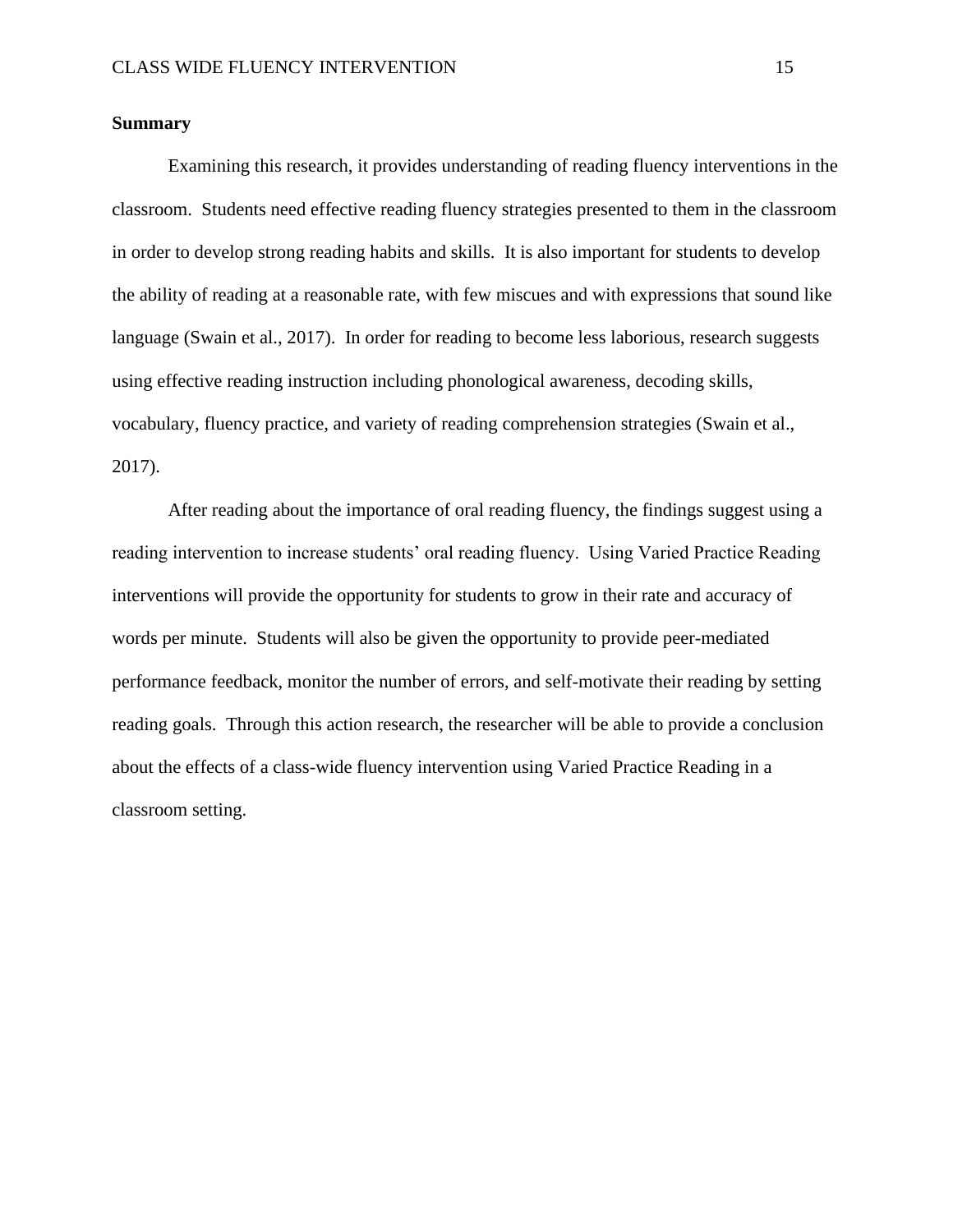#### **Methodology**

#### **Participants**

The action research study was a third-grade classroom with 18 students participating in the class-wide fluency intervention of Varied Practice Reading. Students completed the reading intervention at least two times a week for five weeks which lasted 20 minutes each session. The students' reading fluency ranged from 23 to 177 words per minute when reading a third-grade level passage before the intervention took place. One of the eighteen students is enrolled in special education services for the subject of reading. Three of the eighteen students are considered persistently at-risk and four of the eighteen students are considered at-risk based on their oral reading fluency. These seven students receive an extra reading intervention at least two times a week for 20 minutes in a small group setting. For students that are persistently atrisk they have not met Fastbridge's required oral reading benchmarks at least twice in a row, and students that are at-risk have not met the required benchmark once.

All 18 participants are Caucasian that participate in a 90-minute reading block which breaks down to 30-minutes of whole group daily instruction and at least 30-minutes of small group weekly instruction. This five-week intervention took place while the 18 students were participating in a hybrid model of learning. Students attended in-person school either two or three times a week depending on the school district's Group A and Group B hybrid schedule due to COVID-19. When students were not at school, they were completing mandatory at-home learning with videos and activities that align with grade level standards.

#### **Measures**

The class-wide fluency reading intervention used Varied Practice Reading materials to complete the action research. This researched-based intervention is provided through the Iowa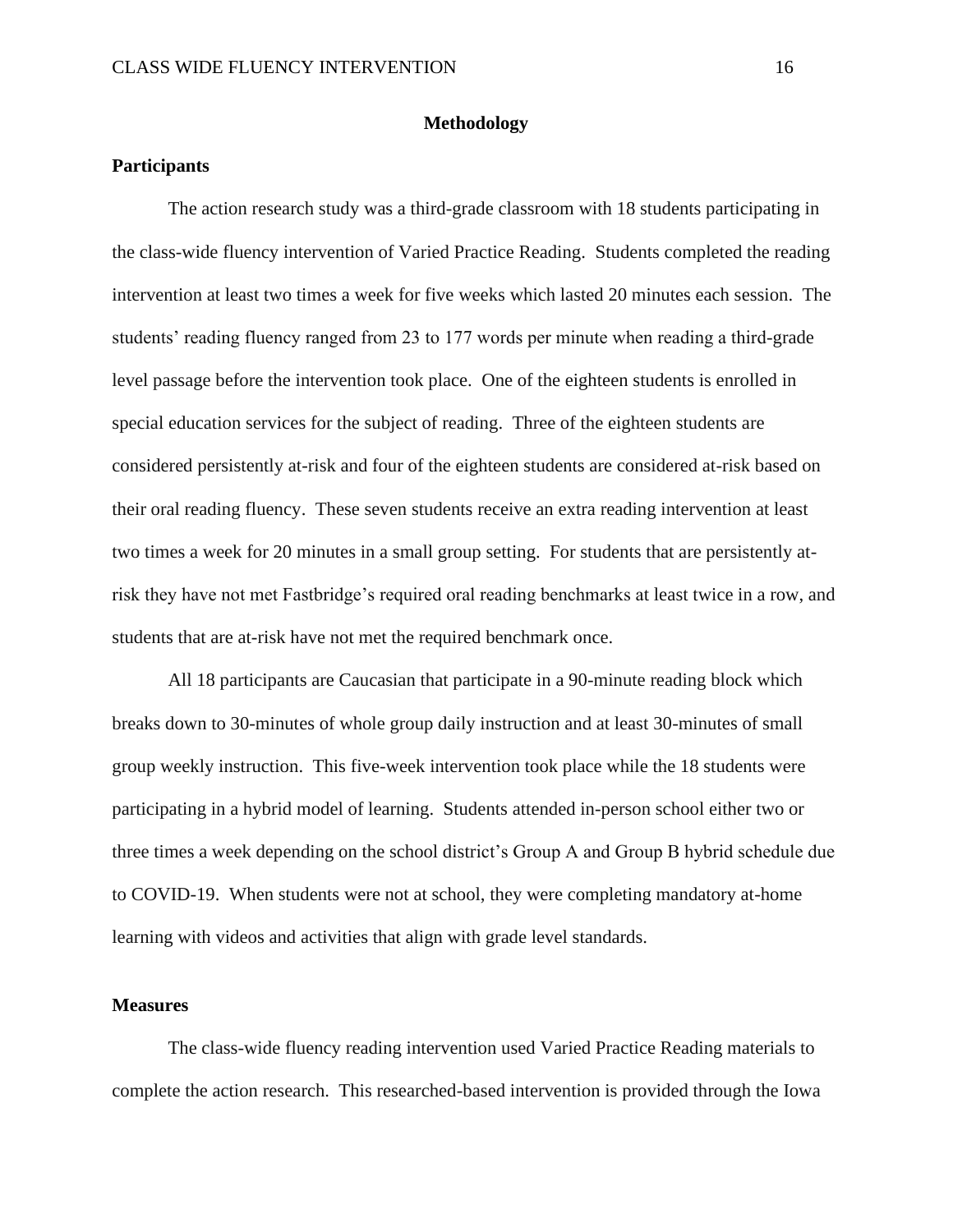Reading Research Center. It is designed for Grades 1 through 5, and teachers complete the online module before implementing it into their classroom. The module includes oral reading fluency, tradition and alternative approaches to fluency practice, oral reading fluency skills goal setting, peer mediation and error correction, and classroom implementation.

The state of Iowa monitors and measures student fluency using FastBridge's assessment of CMB-r three times a year. FastBridge has set benchmarks for students to accomplish in the fall, winter, and spring. These benchmarks help school districts and educators make important decisions in reading instruction and interventions. Fastbridge also requires students to be progress monitored if they are persistently at-risk which means the student has not met the set benchmarks at least two times in a row. Educators progress monitor these students once a week with grade level passages to monitor progression of oral reading fluency to help analyze fluency, accuracy, and an option comprehension section. School districts use these assessments and data analysis to accomplish district goals, curriculum development, and professional development in the area of reading.

The FastBridge CBM-r fluency progress monitoring passage 1 called "Ann" was used to monitor oral reading fluency as the baseline data point and ending data point for each students' words per minute score. Words correctly read per minute were calculated by subtracting the number of mistakes from the total number of words read in 60 seconds. Mistakes included mispronunciations, omissions, and substitutions. Words were given to the student after 3 seconds without a response.

#### **Procedures**

The Varied Practice Reading class-wide fluency intervention was implemented to increase fluency by listening to model read passages from a peer, receiving feedback, and goal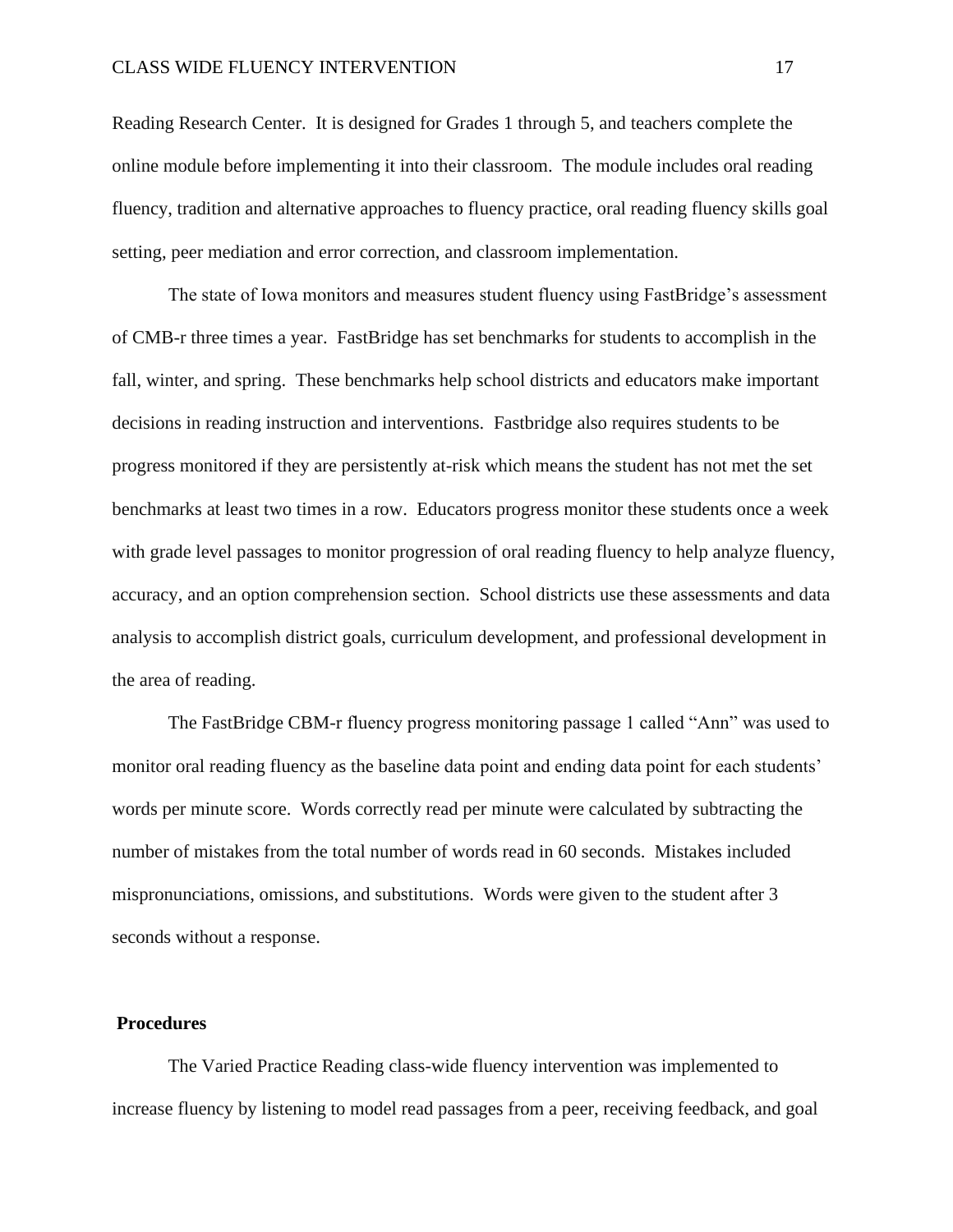setting. The intervention consisted of students being paired with a classmate partner. The partners were assigned based on their baseline fluency score. Students were ordered from highest to lowest words per minute from one to eighteen. Then the list was cut in half and one was paired with nine, two was paired with ten, and so forth. The students' personality and behavior was also taken into consideration when creating the pairings for the reading intervention. The researcher not only made sure the pair was appropriate based on academic data, but also considered how the pairings would follow the instruction and stay on task to ensure success for all students. Using positive reinforcement of verbal encouragement and the school's tier 2 classroom behavior management system, the researcher was able to keep students motivated to complete the intervention with high expectations. Through correct classroom implementation, students were directly taught, witnessed modeling, and were able to practice with their partner.

Within the pairing of students, they both begin with grabbing their printed passage set booklet and sitting side by side. Both students then goal set by picking a reading goal and a positive behavior goal before beginning the intervention. They share their goals with each other. Student 1 then starts as the "coach" where he is going to listen and follow along in the text as Student 2 is the "reader" which she will be reading the passage aloud. After the "reader" has finished the text, then the "coach" provides feedback by reviewing any mistakes and recording the number of errors. Now it is time for them to switch roles and complete the same process with the same text. The pair of partners will continue this routine for passage two and passage three within set one. After each student has read all three passages, then both students go back to their goal page to complete a self-reflection. They end the intervention with sharing their selfreflection to each other. This process is repeated twice a week for a total of five weeks.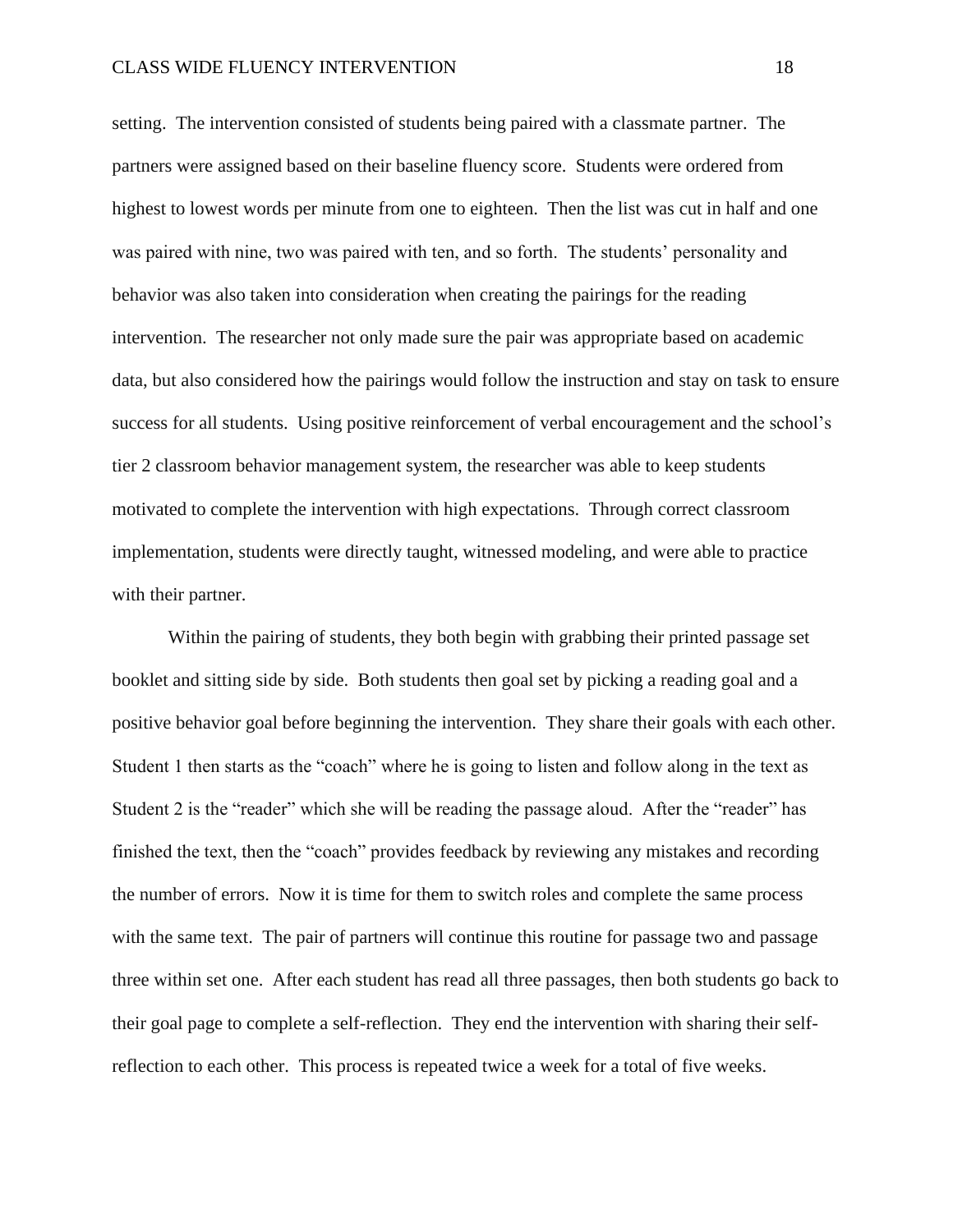To ensure that the intervention was completed with fidelity, the researcher monitored the pairings by walking around the room to redirect any steps that needed to be done. Students that failed to complete the intervention steps correctly were given the opportunity by the researcher of reteaching and asked to redo the sections correctly. The steps of the reading intervention were listed on the board in the front of the classroom to help motivate and remind students of the correct steps of instruction needed to complete the intervention correctly. Students were able to use the "Fluent Readers" poster and checklist to ensure fidelity (see Appendix A).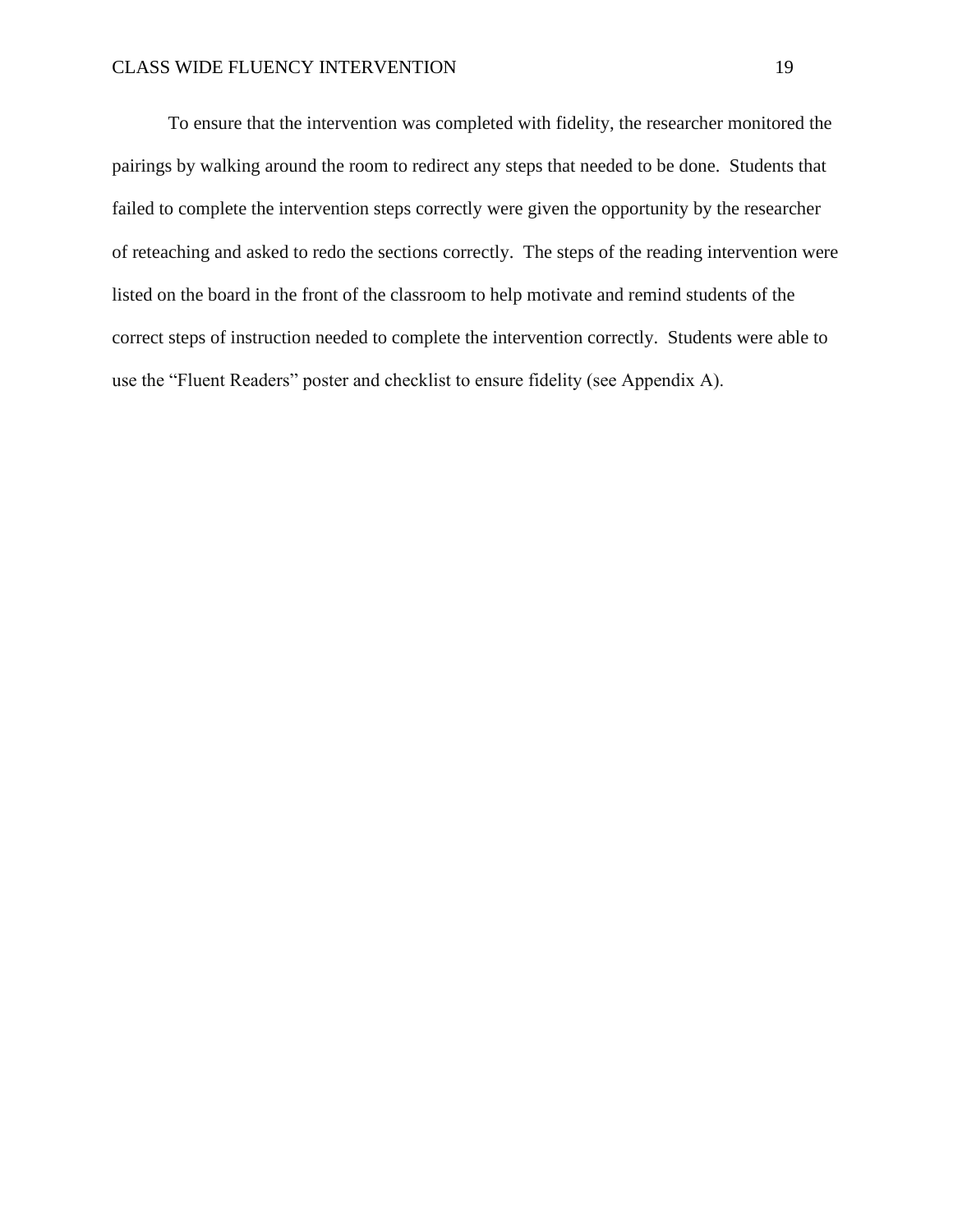#### **Data Collection**

For this action research, the data collected was quantitative. The data includes baseline fluency scores, ending fluency scores, and growth of words per minute. The baseline and ending fluency scores were collected using a Fastbridge testing passage called "Ann". Before the classwide intervention took place, the research used the baseline scores to group students with an appropriate partner for the intervention. During the intervention, students individually filled out a "My Reading Log" printed worksheet to record their number of errors and corrective feedback from their partner. The researcher thought it was more appropriate for the students to write with pencil on a paper copy rather than keep this important data in the Varied Practice Reading binder where the whiteboard marker could easily be erased. The students' "My Reading Log" was provided through Varied Practice Reading and students were able to keep track of what set of passages they were reading, record the number of errors, answer yes or no if it sounded like they were talking as they were reading, and a notes section to write feedback from their coach. Some examples of feedback the students wrote during the intervention was to use their finger to follow the words, reread when making a mistake, and not stopping frequently to ask for assistance. The students kept their "My Reading Log" in their reading folder. At the end of the five-week intervention, the researcher used the FastBridge passage of "Ann" to collect each student's ending score to analyze the growth of correct words per minute.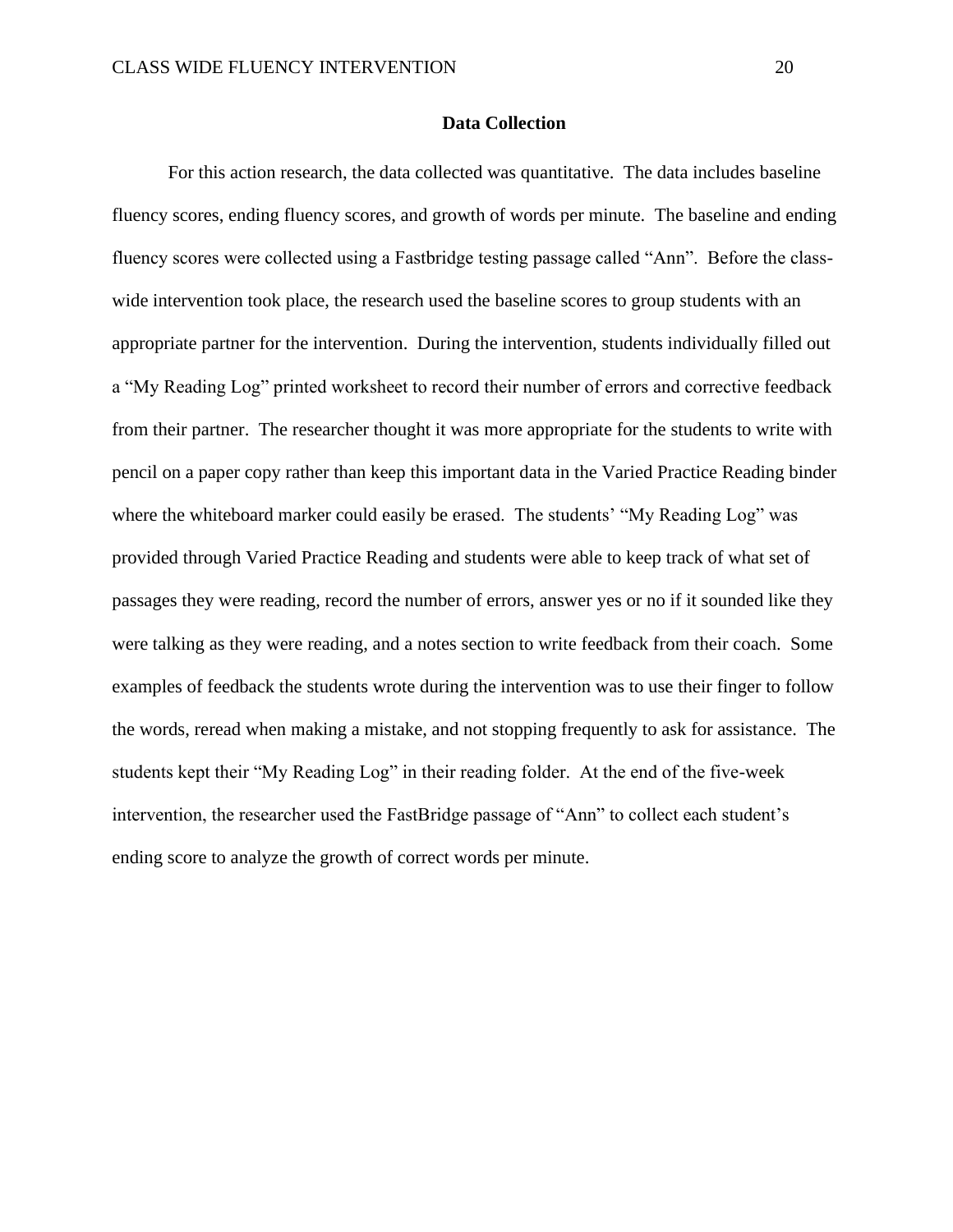#### **Data Analysis**

Of the students participating in the study, only those with scores that increased their words per minute were included in the study due to the t-test dependent data analysis. This includes sixteen students in the class-wide reading intervention instead of eighteen. The average baseline score for the students was 102 words correct per minute and the average ending score was 120.25 words correct per minute. Chart 1 displays the average results of the participants baseline score of words correct per minute before the intervention was put into place, and the ending score of words correct per minute after the five-week class-wide reading intervention was completed. The correct words per minute was calculated with the same third grade reading passage for both the baseline and ending score.

There are a total of 7 students that range from persistently at-risk and at-risk in their oral reading fluency based on CMB-r fall benchmark. These students failed to meet the required words per minute for third-grade based on FastBridge. These 7 students receive an extra reading intervention throughout the week on top of their 30-minute whole group reading instruction and 30-minute small reading group. The students either receive the extra reading intervention with the researcher, the school's Title 1 Reading teacher, or a Special Education teacher. The additional interventions are to target necessary areas to help improve reading fluency. The persistently at-risk and at-risk student data is shown in Chart 2. All seven students made growth in their oral reading fluency when participating in Varied Practice Reading intervention along with receiving small group instruction from the researcher, Title 1 Reading teacher or Special Education teacher.

A dependent groups *t* test revealed that there was a statistically significant difference in baseline scores and ending scores on words per minute ( $M = 102$ ,  $SD = 33.8881$ ,  $n = 16$ ), as compared to ending scores on words per minute ( $M = 120.25$ ,  $SD = 40.2749$ ,  $n = 16$ ) following a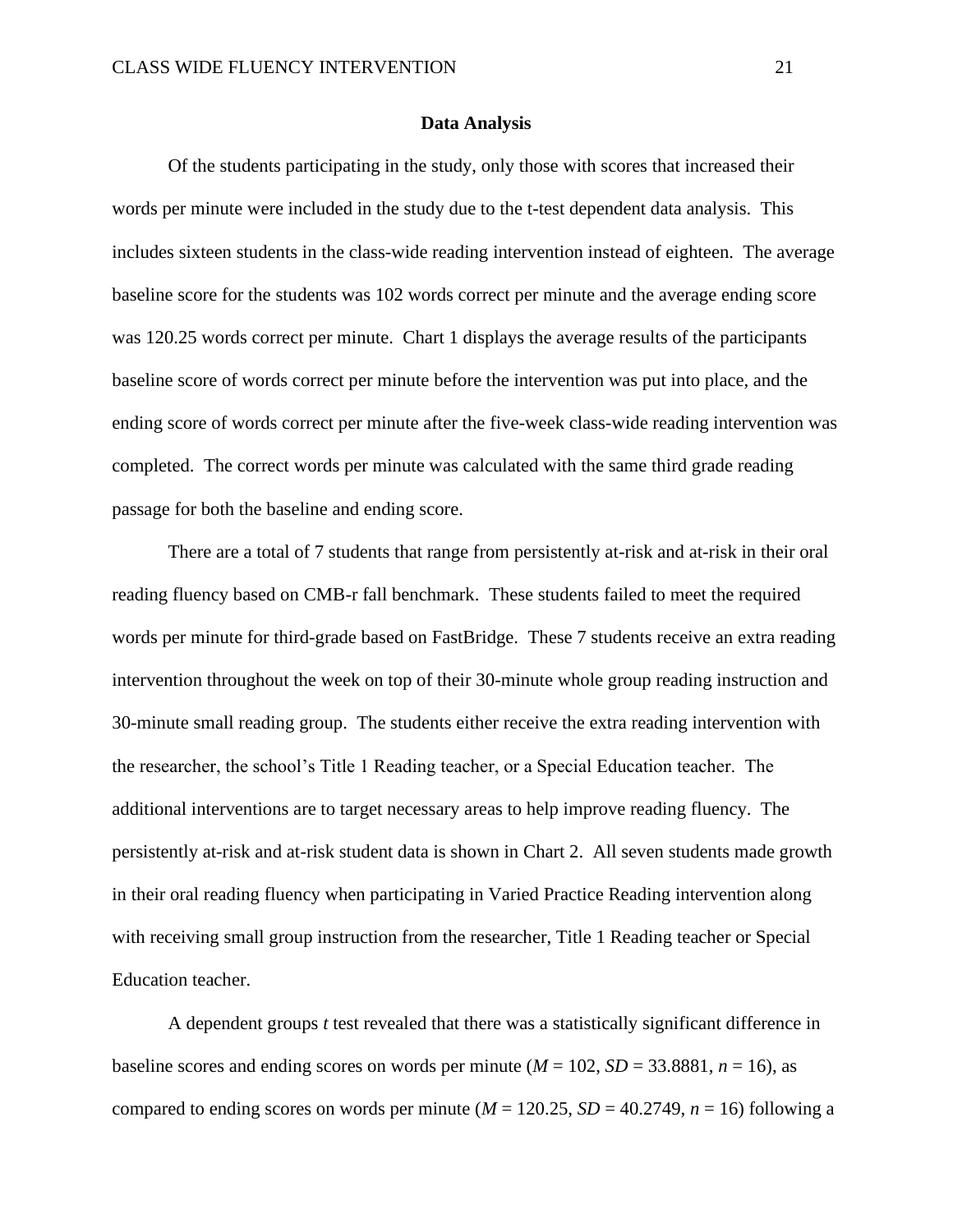reading intervention with moderate effect size,  $t(15) = -5.02$ ,  $p < .05$ ,  $d = 0.483627$ . On average there was a -18.25 point difference between the baseline score and ending score.

Lastly, of the participants that were identified as persistently at-risk and at-risk were progress monitored during the five weeks of the intervention. The researcher was required to weekly progress monitor these students using FastBridge third-grade passages. Only six of the seven participants' data is included in Chart 3 because one persistently at-risk student receives special education services and is progress monitored on second-grade passages. The qualitative data in Chart 3 analyzes the growth during the five-week Varied Practice Reading intervention. During progress monitoring the students read one passage and are timed for 60-seconds. The words per minute is recorded along with any errors of mispronunciation and skipping words. When analyzing Chart 3, all six students' lines are a slow increase throughout the weeks to display growth in their oral reading fluency.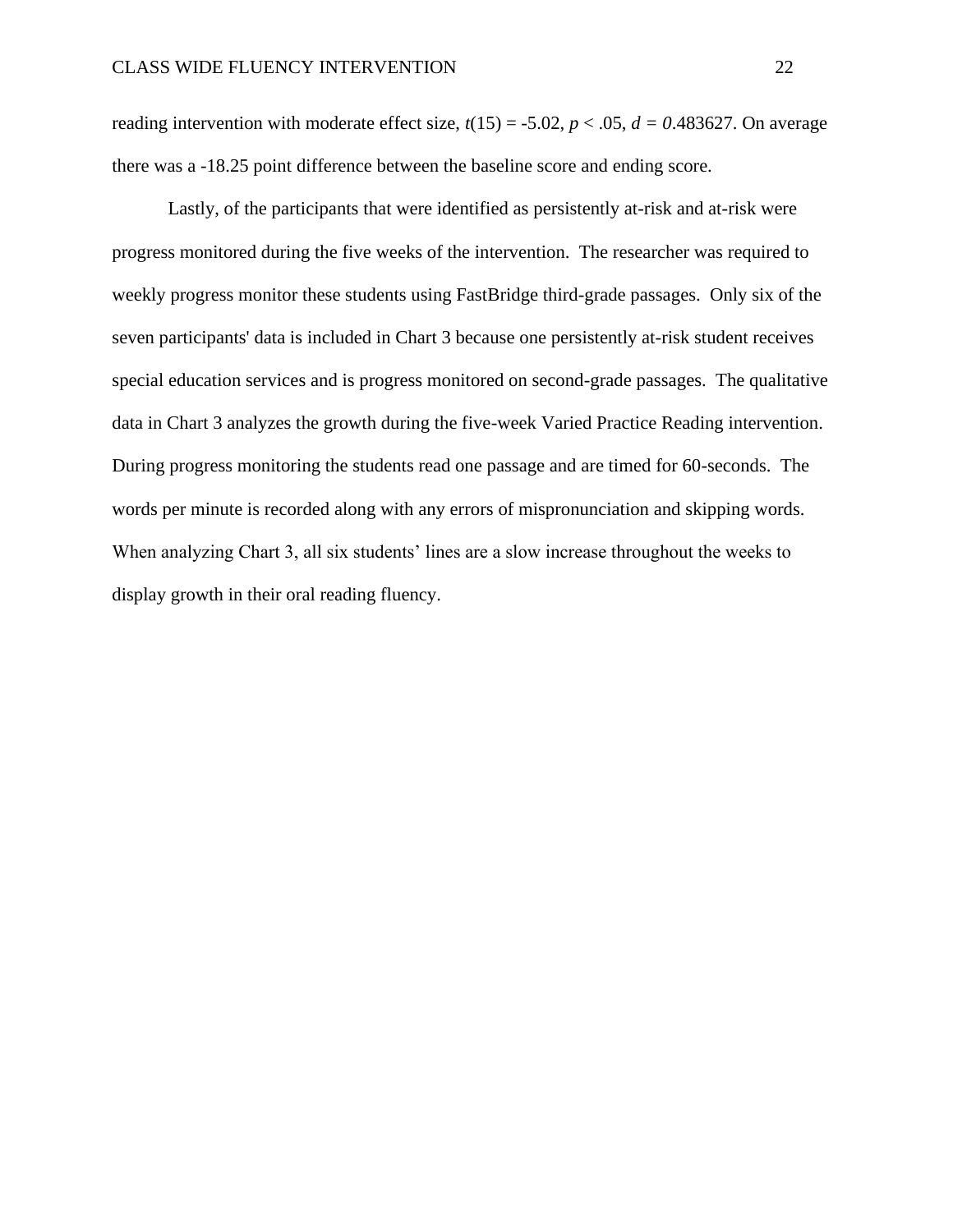# **Chart 1**

*Participants at Baseline and Ending Score Bar Graph* 



\_\_\_\_\_\_\_\_\_\_\_\_\_\_\_\_\_\_\_\_\_\_\_\_\_\_\_\_\_\_\_\_\_\_\_\_\_\_\_\_\_\_\_\_\_\_\_\_\_\_\_\_\_\_\_\_\_\_\_\_\_\_\_\_\_\_\_\_\_\_\_\_\_\_\_\_\_\_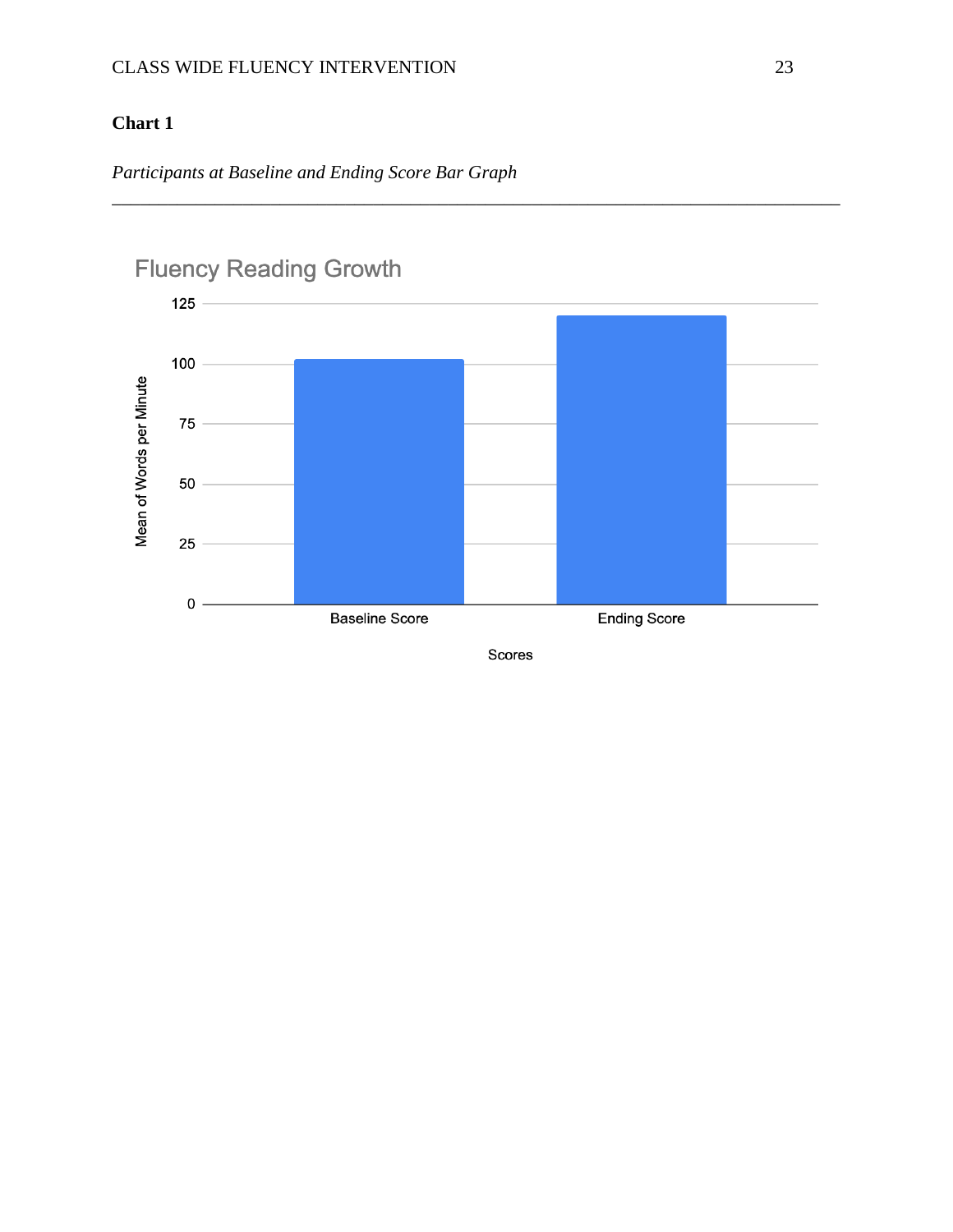# **Chart 2**

*Persistently At-Risk and At-Risk Participants at Baseline and Ending Score Bar Graph*

\_\_\_\_\_\_\_\_\_\_\_\_\_\_\_\_\_\_\_\_\_\_\_\_\_\_\_\_\_\_\_\_\_\_\_\_\_\_\_\_\_\_\_\_\_\_\_\_\_\_\_\_\_\_\_\_\_\_\_\_\_\_\_\_\_\_\_\_\_\_\_\_\_\_\_\_\_\_

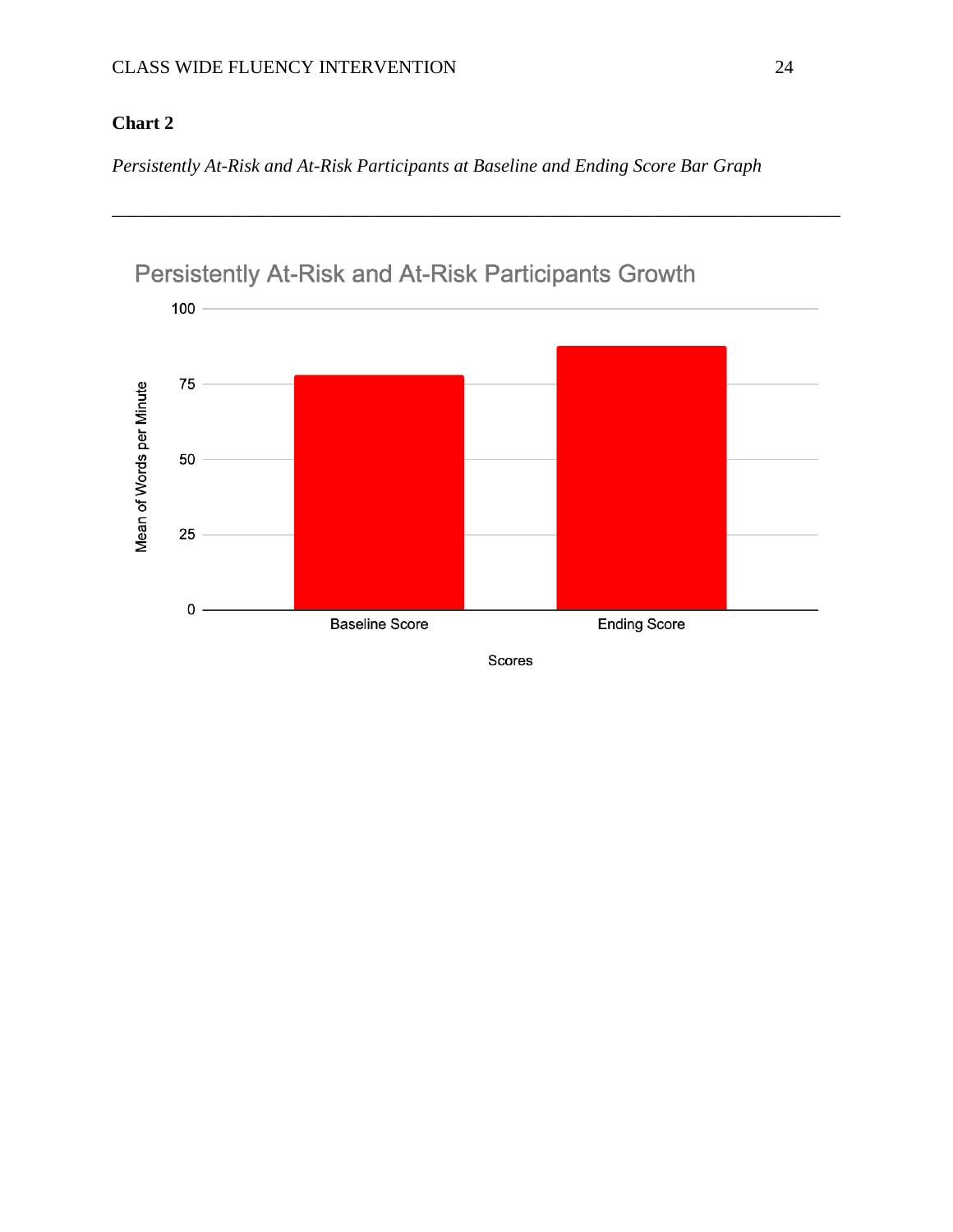# **Chart 3**

*Persistently At-Risk and At-Risk Participants Progress Monitoring Bar Graph*



\_\_\_\_\_\_\_\_\_\_\_\_\_\_\_\_\_\_\_\_\_\_\_\_\_\_\_\_\_\_\_\_\_\_\_\_\_\_\_\_\_\_\_\_\_\_\_\_\_\_\_\_\_\_\_\_\_\_\_\_\_\_\_\_\_\_\_\_\_\_\_\_\_\_\_\_\_\_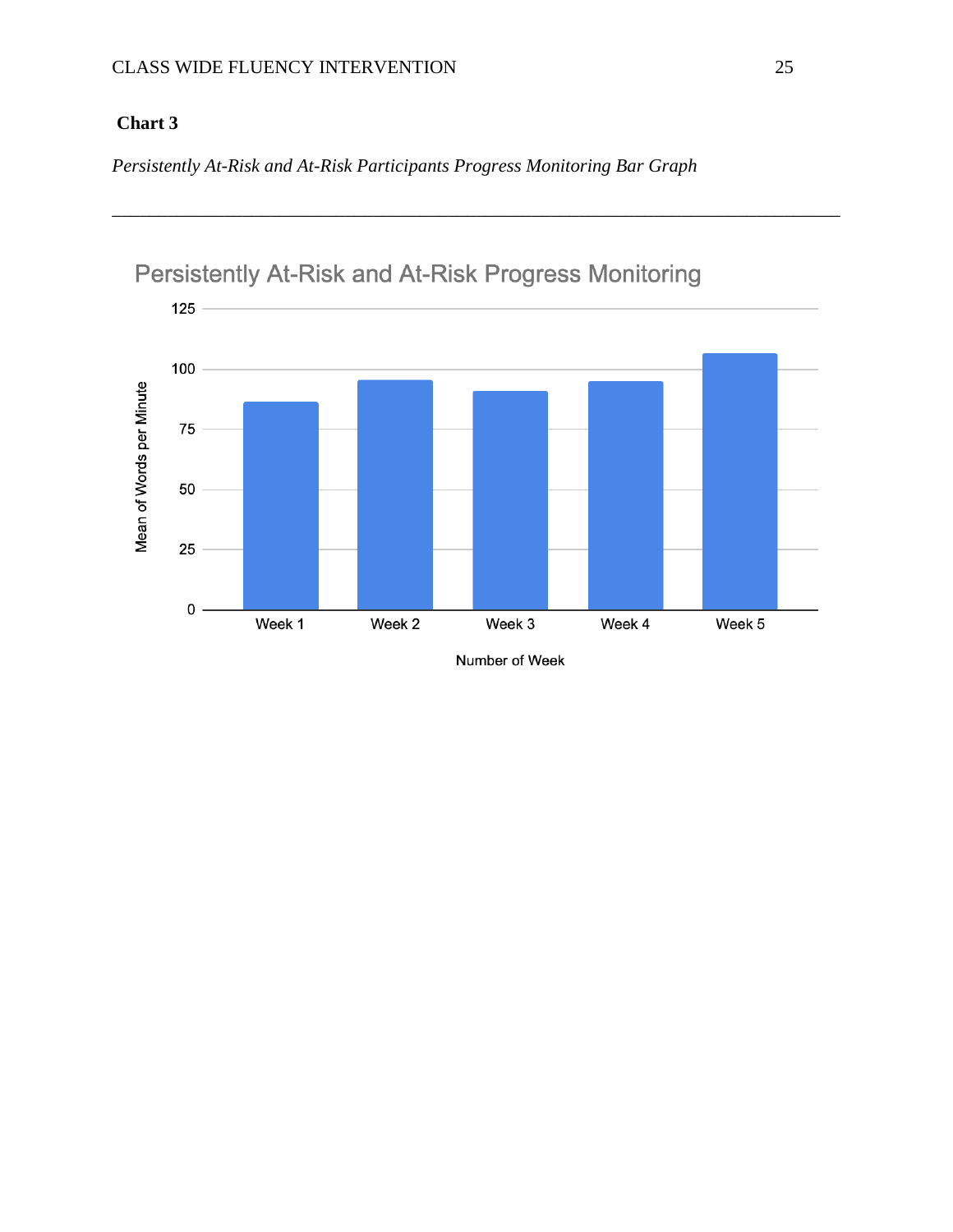#### **Discussion**

The action study results implicate teachers, researchers, and stakeholders that Varied Practice Reading class-wide reading intervention is successful for assisting students in their oral reading fluency. This study states that 88% of the participants made growth in their correct words per minute. Of the students that made growth, the average number of words increased is 18 over five weeks. The reasoning behind this finding is that this repeated reading intervention is very structured with training for teachers and explicit direct teaching for students to implement this 20-minute intervention.

Students were able to successfully complete the five-week intervention by engaging in the procedures with fidelity. Through direct instruction and modeling from the researcher, the participants were able to learn and practice the correct steps of the intervention before engaging in the activities. Once the intervention started, the students were held accountable through filling out their "My Reading Log." This log provided the reader with corrective feedback and held the coach to a high standard of providing meaningful strategies to help improve reading including using your finger to follow along or rereading when making a mistake. With a class-wide reading intervention implemented throughout the five weeks, it provided a significant finding from this research to show an increase in correct words per minute when reading a grade level passage. Overall, Varied Practice Reading is successful for students by focusing on repeated readings, corrective feedback, and goal setting which promotes each student achievement on an individual basis.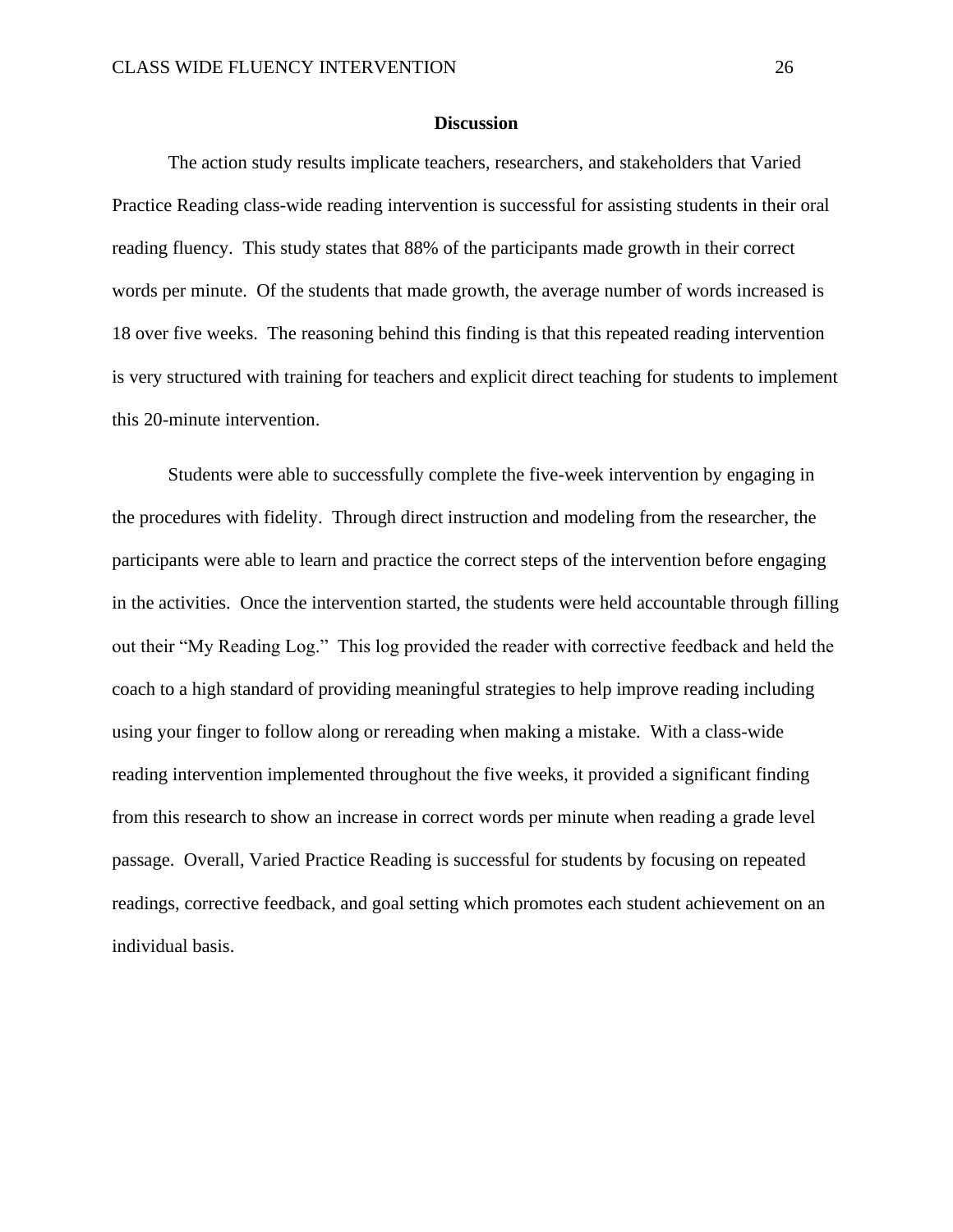#### **Future Research**

The next step will be to implement this action research into other third-grade classrooms. Teachers will be presented with the findings and analysis of the results to encourage other K-5 teachers to decide to use this type of class-wide reading intervention with their students. First, teachers will participate in the online module training to understand the procedures, materials, and how to directly teach the steps. This process ensures that each teacher is able to implement the class-wide reading intervention correctly and help them be successful in their literacy instruction.

Another future step will be to continue to monitor the eighteen students throughout the school year to analyze growth of correct words per minute. The researcher will continue to implement the Varied Practice Reading as a class-wide intervention for another five-week time period. At the end of the five weeks, the researcher will compare the students' baseline score to his or her ending score. The findings will be able to support a growth of fluency if the numbers increase.

Overall, Varied Practice Passage is the focus for the researcher and other teachers for this year and next year. The focus will be to target reading fluency strategies and interventions that can be carried over to meet standards and benchmarks for student achievement.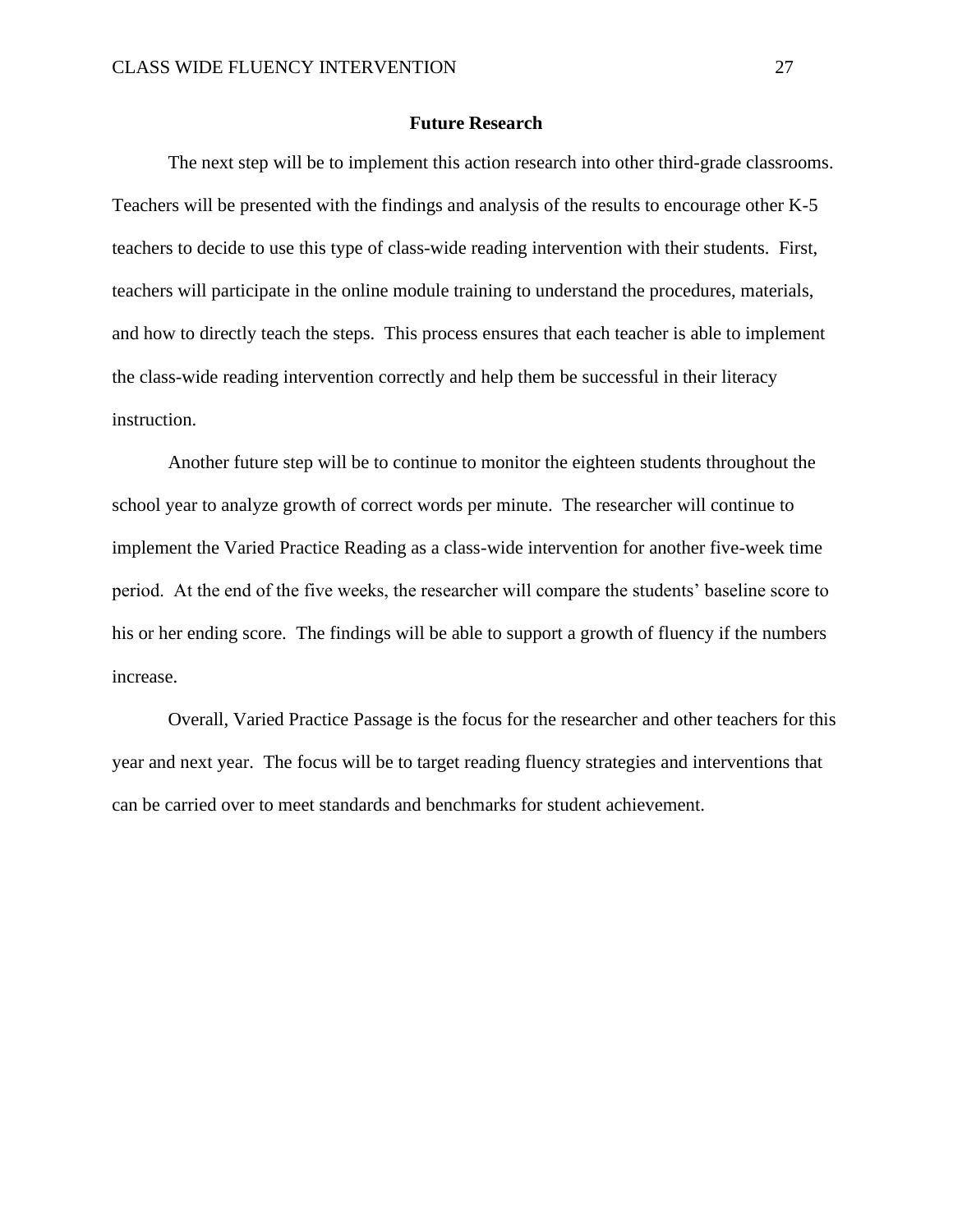### **Conclusion**

This study provides support by using a class-wide reading intervention to help increase oral reading fluency for all students. Using Varied Practice Reading as a reading intervention, it will support the growth of reading fluency. The eighteen students participating in this action research benefited from engaging in a five-week repeated reading intervention to help increase their words per minute with reading aloud. The results of this study indicate this type of classwide reading intervention increases correct words per minute with at least 88% of students in the class.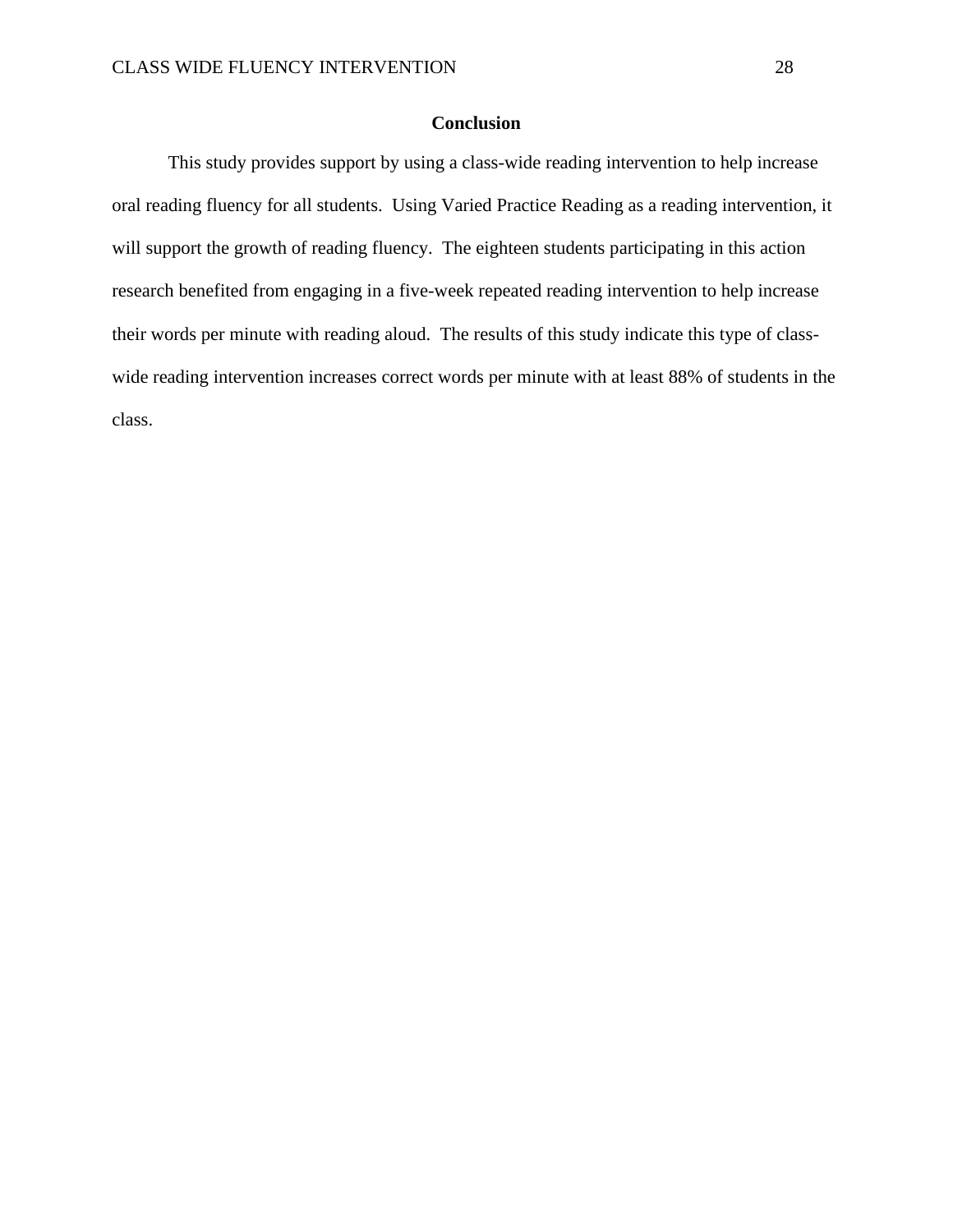#### **References**

- Ardoin, S. P., Morena, L. S., Binder, K. S., & Foster, T. E. (2013). Examining the impact of feedback and repeated readings on oral reading fluency: Let's not forget prosody. *School Psychology Quarterly, 28*(4), 391–404[.](https://doi.apa.org/doi/10.1037/spq0000027) [https://doi.org/10.1037/spq0000027](https://doi.apa.org/doi/10.1037/spq0000027)
- Ates, S. (2013, Winter). The effect of repeated reading exercises with performance-based feedback on fluent reading skills. *Reading Improvement*, *50*(4), 158+.
- Begeny, J. C., Yeager, A., & Martínez, R.,S. (2012). Effects of small-group and one-on-one reading fluency interventions with second grade, low-performing spanish readers. *Journal of Behavioral Education, 21*(1), 58-79.
- Daly, E. J., & Kupzyk, S. (2012). An investigation of student-selected and parent-delivered reading interventions. *Journal of Behavioral Education*, *21*(4), 295–314.
- Edwards, L. M. (2019, March 20). Reading Fluency Interventions with FAST™. Retrieved March 27, 2020, from [https://www.fastbridge.org/2019/02/reading-fluency-interventions](https://www.fastbridge.org/2019/02/reading-fluency-interventions-for-tier-1-and-tier-2-instruction/)[for-tier-1-and-tier-2-instruction/](https://www.fastbridge.org/2019/02/reading-fluency-interventions-for-tier-1-and-tier-2-instruction/)
- Foster, T. E., Ardoin, S. P., & Binder, K. S. (2013). Underlying changes in repeated reading: An eye movement study. *School Psychology Review, 42*(2), 140-156. Gorsuch, G., & Taguchi, E. (2010). Developing reading fluency and comprehension using repeated reading: evidence from longitudinal student reports. *Language Teaching Research*, *14*(1), 27–59.
- Lee, J., & Yoon, S. Y. (2017). The effects of repeated reading on reading fluency for students with reading disabilities. *Journal of Learning Disabilities*, *50*(2), 213–224[.](https://doi.org/10.1177/0022219415605194) <https://doi.org/10.1177/0022219415605194>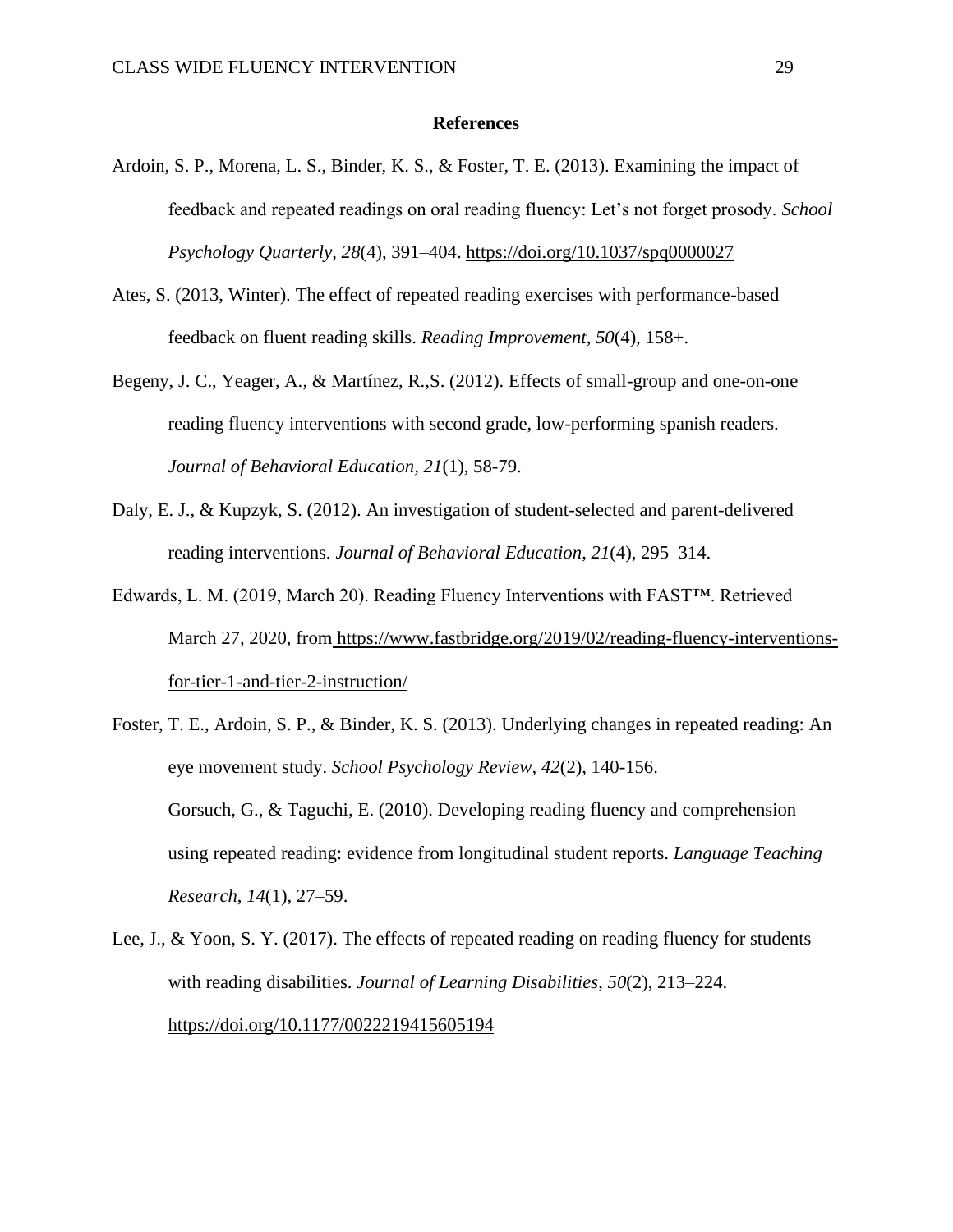- Lipka, O. (2017). Reading fluency from grade 2-6: A longitudinal examination.*Reading and Writing, 30*(6), 1361-1375.
- Lo, Y., Cooke, N. L., & Starling, A. L. (2011). Using a repeated reading program to improve generalization of oral reading fluency. *Education & Treatment of Children, 34*(1), 115- 140.
- Marr, M. B., Algozzine, B., Nicholson, K., & Dugan, K. K. (2011). Building oral reading fluency with peer coaching. *Remedial and Special Education*, *32*(3), 256–264.
- Marinak, B. A., & Gambrell, L. B. (2010). Reading motivation: Exploring the elementary gender gap. *Literacy Research and Instruction, 49*(2), 129-141.
- Morgan, P. L., Sideridis, G., & Hua, Y. (2012). Initial and over-time effects of fluency interventions for students with or at risk for disabilities. *Journal of Special Education*, *46*(2), 94–116.
- Murray, M. S., Munger, K. A., & Clonan, S. M. (2012). Assessment as a strategy to increase oral reading fluency. *Intervention in School and Clinic*, *47*(3), 144–151.
- Reed, D. K., Zimmermann, L. M., Reeger, A. J., & Aloe, A. M. (2019). The effects of varied practice on the oral reading fluency of fourth-grade students. *Journal of School Psychology, 77,* 24–35. [https://doi.org/10.1016/j.jsp.2019.10.003](https://psycnet.apa.org/doi/10.1016/j.jsp.2019.10.003)
- Silber, J. M., & Martens, B. K. (2010). Programming for the generalization of oral reading fluency: Repeated readings of entire text versus multiple exemplars. *Journal of Behavioral Education, 19*(1), 30-46.
- Smith, J. L. M., Cummings, K. D., Nese, J. F. T., Alonzo, J., Fien, H., & Baker, S. K. (2014). The relation of word reading fluency initial level and gains with reading outcomes. *School Psychology Review, 43*(1), 30-40.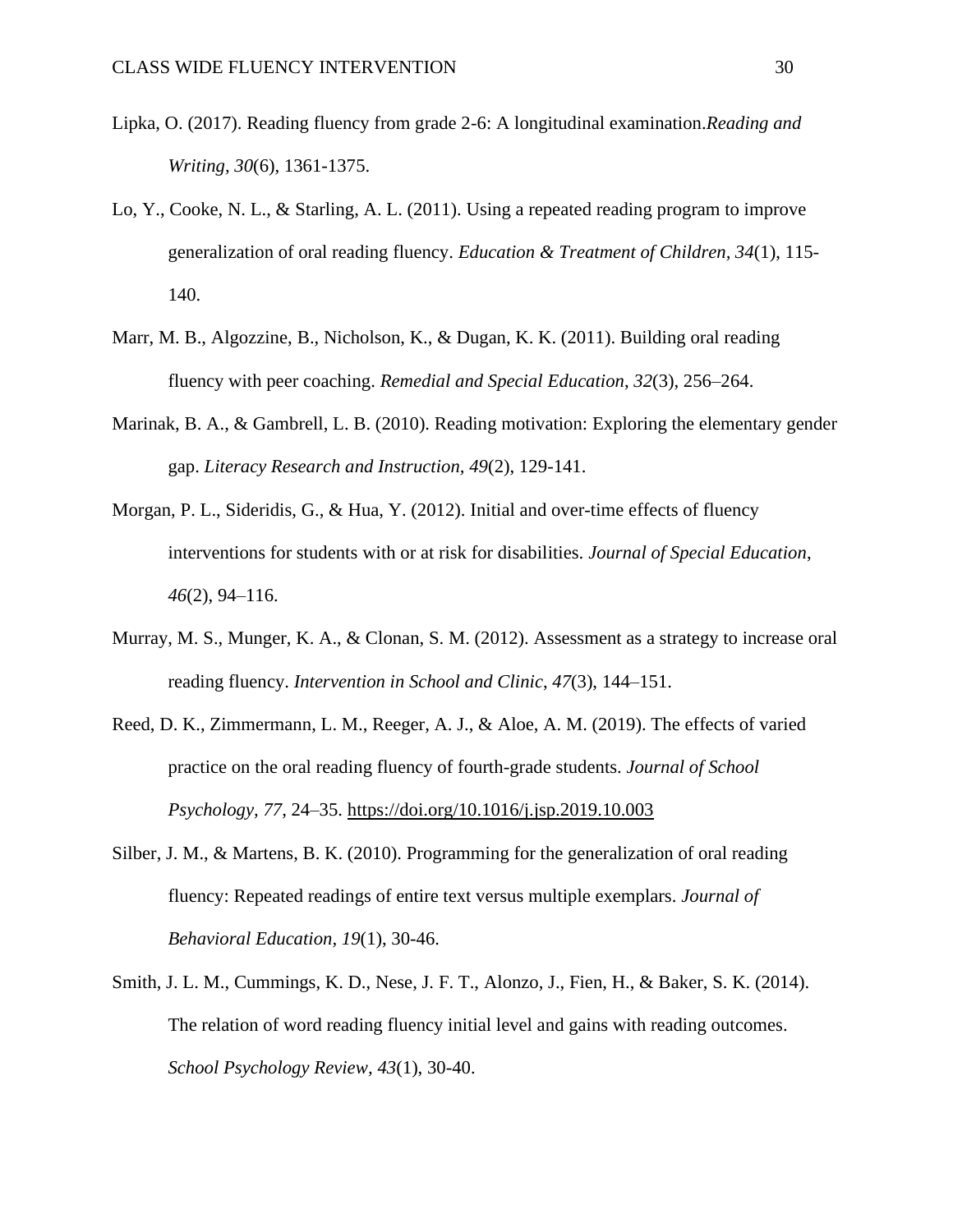- Swain, K. D., Leader-Janssen, E. M., & Conley, P. (2017, Fall). Effects of repeated reading and listening passage preview on oral reading fluency. *Reading Improvement*, *54*(3), 105+.
- Swain, K. D., Leader-Janssen, E. M., & Conley, P. (2013, Spring). Effects of repeated reading and listening passage preview on oral reading fluency. *Reading Improvement*, *50*(1), 12+.
- Wise, J. C., Sevcik, R. A., Morris, R. D., Lovett, M. W., Wolf, M., Kuhn, M., … Schwanenflugel, P. (2010). The relationship between different measures of oral reading fluency and reading comprehension in second-grade students who evidence different oral reading fluency difficulties. *Language, Speech, and Hearing Services in Schools*, *41*(3), 340–8[.](https://doi.org/10.1044/0161-1461(2009/08-0093)) [https://doi.org/10.1044/0161-1461\(2009/08-0093\)](https://doi.org/10.1044/0161-1461(2009/08-0093))
- Zimmermann, L. M., Reed, D. K., & Aloe, A. M. (2019). A meta-analysis of non-repetitive reading fluency interventions for students with reading difficulties. *Remedial and Special Education*, *(2019)*. <https://doi.org/10.1177/0741932519855058>